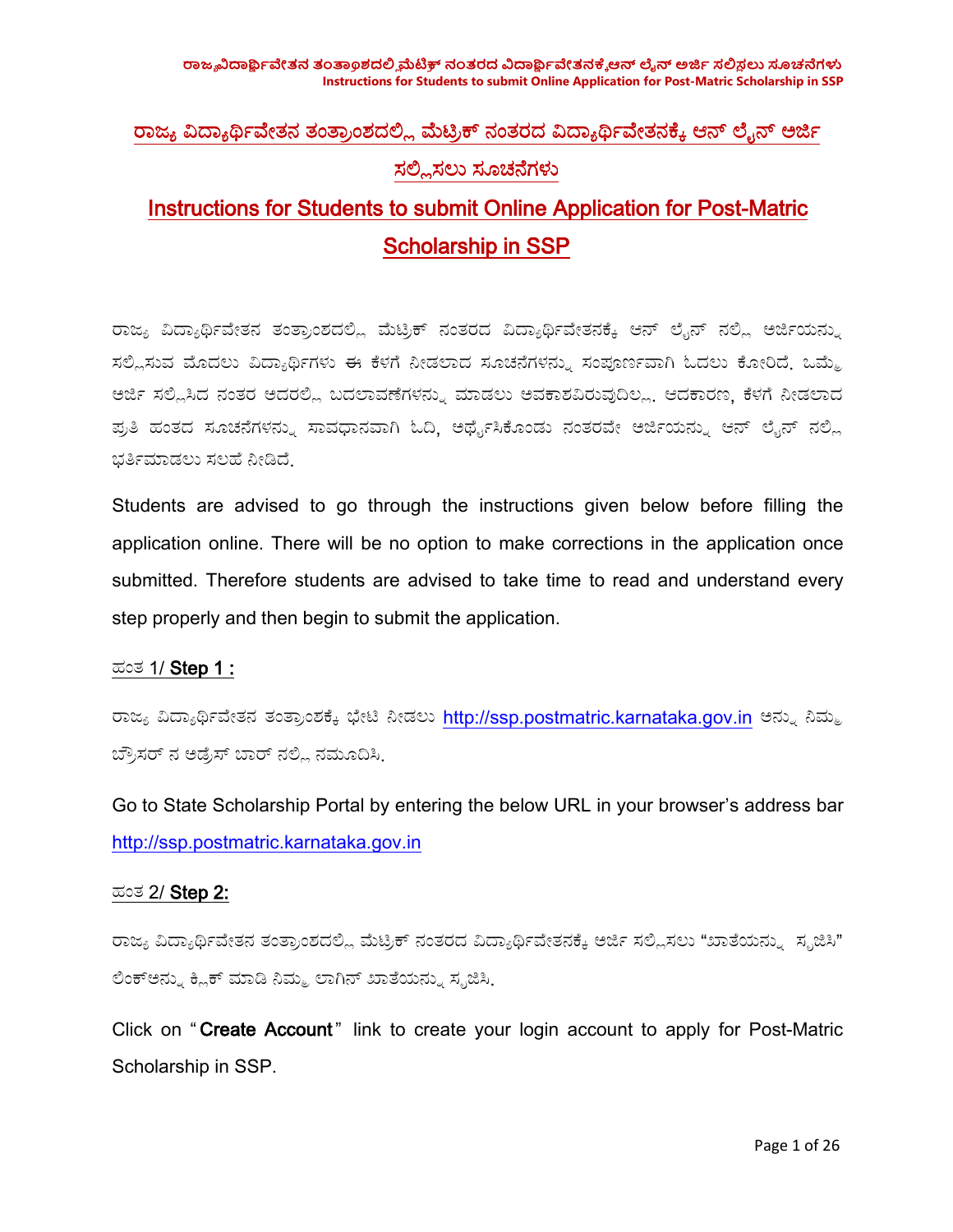ಗಮನಿಸಿ: ರಾಜ್ಯ ವಿದ್ಯಾರ್ಥಿವೇತನ ತಂತ್ರಾಂಶದಲ್ಲಿ ವಿದ್ಯಾರ್ಥಿ ಒಮ್ಮೆ ಮಾತ್ರ ಖಾತೆ ಸೃಜನೆ ಮಾಡಬೇಕು. 2019-20 ರಲ್ಲಿ ವಿದ್ಯಾರ್ಥಿವೇತನಕ್ಕಾಗಿ ಅರ್ಜಿ ಸಲ್ಲಿಸಲು ವಿದ್ಯಾರ್ಥಿಯು ಆತನ/ಆಕೆಯ ಖಾತೆಯನ್ನು ರಾಜ್ಯ ವಿದ್ಯಾರ್ಥಿವೇತನ ತಂತ್ರಾಂಶದಲ್ಲಿ ಸೃಜಿಸಿದ್ದರೆ ಮತ್ತೊಮ್ಮೆ ಸೃಜಿಸಬೇಕಾಗಿರುವುದಿಲ್ಲ.

NOTE: Student Account Creation will be a one-time process in SSP - Post-Matric. Student need not create his/her account in SSP to apply for Post-Matric Scholarship if they have applied in 2019-20.<br>ಹಂತ 3/ Step 3:

ನಿಮಗೆ ಸಂಬಂಧಪಟ್ಟ ಇಲಾಖೆಯನ್ನು ಡ್ರಾಪ್-ಡೌನ್ ಪಟ್ಟಿಯಿಂದ ಆಯ್ಕೆ ಮಾಡರಿ. (ಸಮಾಜ ಕಲ್ಯಾಣ ಇಲಾಖೆ/ಪರಿಶಿಷ್ಟ ಪಂಗಡಗಳ ಕಲ್ಯಾಣ ಇಲಾಖೆ/ಅಲ್ಪಸಂಖ್ಯಾತರ ಕಲ್ಯಾಣ ಇಲಾಖೆ/ಹಿಂದುಳಿದ ವರ್ಗಗಳ ಕಲ್ಯಾಣ ಇಲಾಖೆ/ವೈದ್ಯಕೀಯ ಶಿಕ್ಷಣ ಇಲಾಖೆ/ತಾಂತ್ರಿಕ ಶಿಕ್ಷಣ ಇಲಾಖೆ/ಆಯುಷ್ ಇಲಾಖೆ/ ಕರ್ನಾಟಕ ಬ್ರಾಹ್ಮಣ ಅಭಿವೃದ್ಧಿ ಇಲಾಖೆ/ಅಂಗವಿಕಲರ ಕಲ್ಯಾಣ ನಿರ್ದೇಶನಾಲಯ)

ನೀವು ಯಾವ ಇಲಾಖೆಯ ಅಡಿಯಲ್ಲಿ ಅರ್ಜಿ ಸಲ್ಲಿಸಲು ಅರ್ಹರಿದ್ದೀರಿ ಎಂಬ ಮಾಹಿತಿ ತಿಳಿಯಲು <https://ssp.postmatric.karnataka.gov.in/downloads.aspx> ಇಲ್ಲಿ ನೋಡಿರಿ

Select your Scheme from the "Select Scheme" drop-down. (Social Welfare/ Tribal Welfare/ Minorities Welfare/ Backward Classes Welfare/ Medical Education/ Technical Education/ AYUSH/ Karnataka Brahmin Development Board/ Directorate of Disabilities Welfare).

For information on the department under which you are eligible to apply for scholarship is given in the document <https://ssp.postmatric.karnataka.gov.in/downloads.aspx>

#### ಹಂಥ 4/ Step 4:

ನಿಮ್ಮ ಜಾತಿ/ವರ್ಗವನ್ನು "ನಿಮ್ಮ ಜಾತಿಯನ್ನು ಆಯ್ಕೆ ಮಾಡಿ" ಯಲ್ಲಿ **ನೀಡಲಾದ** ಡ್ರಾಪ್-ಡೌನ್ ಪಟ್ಟಿಯಿಂದ ಆಯೇಮಾಡ.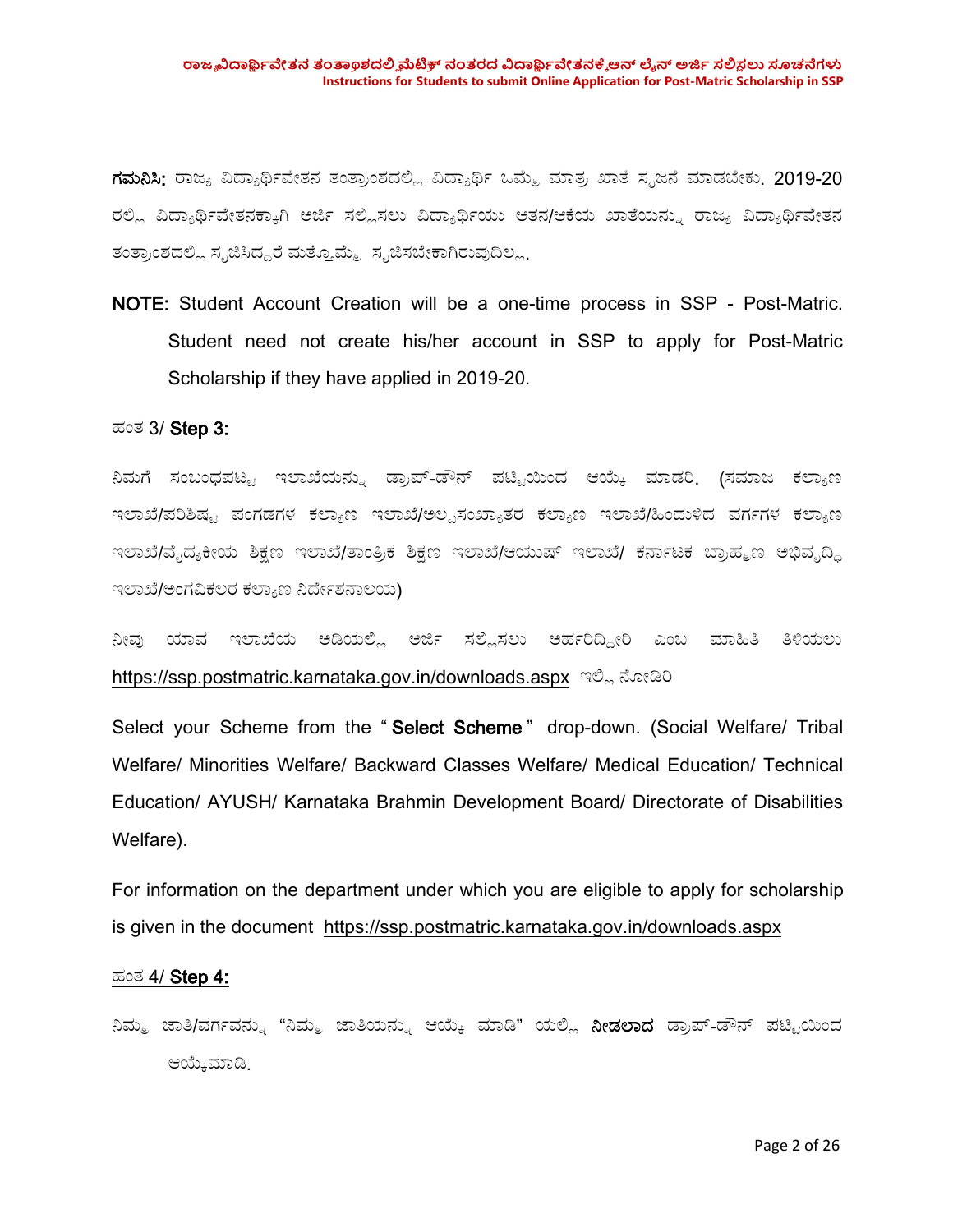Select your Caste Category from the "Select Category" drop-down.

### ಹಂಥ 5/ Step 5:

ವಿದ್ಯಾರ್ಥಿಯ ಆಧಾರ್ ವಿವರಗಳು

#### Aadhaar Details of the Student

• ನಿಮ್ಮ ಬಳಿ ಆಧಾರ್ ಇದೆಯೇ ಅಥವಾ ಇಲ್ಲವೇ ಎಂಬುದನ್ನು ಆಯ್ಕೆ ಮಾಡಿ

Select whether you have Aadhaar or not.

o ನೀವು ಆಧಾರ್ ಹೊಂದಿದ್ದರೆ. "ಹೌದು" ರೇಡಿಯೋ-ಬಟನ್ಅನ್ನು ಕ್ಲಿಕ್ ಮಾಡಿ

If you have Aadhaar, then click on "Yes" radio-button.

- ನಿಮ್ಮ ಆಧಾರ್ ಸಂಖ್ಯೆ, ಆಧಾರ್ ನಲ್ಲಿರುವಂತೆಯೇ ನಿಮ್ಮ ಹೆಸರು, ಲಿಂಗ,  $\mathsf{CAPTCHA}$ ವನ್ನು ನಮೂದಿಸಿ, ನಿಮ್ಮ ಆಧಾರ್ ಸಂಖ್ಯೆಯನ್ನು ಒದಗಿಸಲು ನಿಮ್ಮ ಸಹಮತಿ ಅಗತ್ಯವಿದ್ದು, ಚೆಕ್ ಬಾಕ್ಸ್ ಅನ್ನು ಕ್ಲಿಕ್ ಮಾಡಿ, ನಂತರ "ಮುಂದುವರೆಯಿರಿ" ಬಟನ್ ಅನ್ನು ಕ್ಲಿಕ್ ಮಾಡಿ. Enter your Aadhaar number, Name as in Aadhaar, Gender, CAPTCHA, click on Aadhaar Consent checkbox and then click on "PROCEED" button.
- o ನೀವು ಆಧಾರ್ ಹೊಂದಿಲ್ಲವಾಧರೆ, "ಇಲ್ಲ" ರೇಡಿಯೋ-ಬಟನ್ಅನ್ನು ಕ್ಲಿಕ್ ಮಾಡಿ

If you do not have Aadhaar, then click on "No" radio-button.

■ ನಿಮ್ಮ ಇ.ಐ.ಡಿ ಸಂಖ್ಯೆ (ಆಧಾರ್ ದಾಖಲಾತಿ ಸಂಖ್ಯೆ), ಇ.ಐ.ಡಿಯಲ್ಲಿರುವಂತೆಯೇ ನಿಮ್ಮ ಹೆಸರು, ಲಿಂಗ, CAPTCHA ವನ್ನು ನಮೂದಿಸಿ, ಇ.ಐ.ಡಿ ಸಹಮತಿ ಚೆಕ್ ಬಾಕ್ಸ್ ಅನ್ನು ಕ್ಲಿಕ್ ಮಾಡಿ, ನಂತರ "ಮುಂದುವರೆಯಿರಿ" ಬಟನ್ ಅನ್ನು ಕ್ಲಿಕ್ ಮಾಡಿ.

(ನಿಮಗೆ ಆಧಾರ್ ನಂಬರ್ ಇಲ್ಲದಿದ್ದಲ್ಲಿ, <https://uidai.gov.in/my-aadhaar/get-aadhaar.html> ಲಿಂಕ್ ಮೂಲಕ ನಿಮ್ಮ ಹತ್ತಿರದ ಆಧಾರ್ ನೋಂದಣಿ ಕೇಂದ್ರದ ವಿವರಗಳನ್ನು ಪಡೆದು, ಅಲ್ಲಿಗೆ ಹೋಗಿ ನಿಮಗಾಗಿ/ನಿಮ್ಮ ಪೋಷಕರಿಗಾಗಿ ಆಧಾರ್ ಪಡೆಯಲು ನೋಂದಾಯಿಸಿ.)

> Enter your EID number (Aadhaar Enrolment Number), Name as in EID, Gender, CAPTCHA, click on EID Consent checkbox and then click on "PROCEED" button.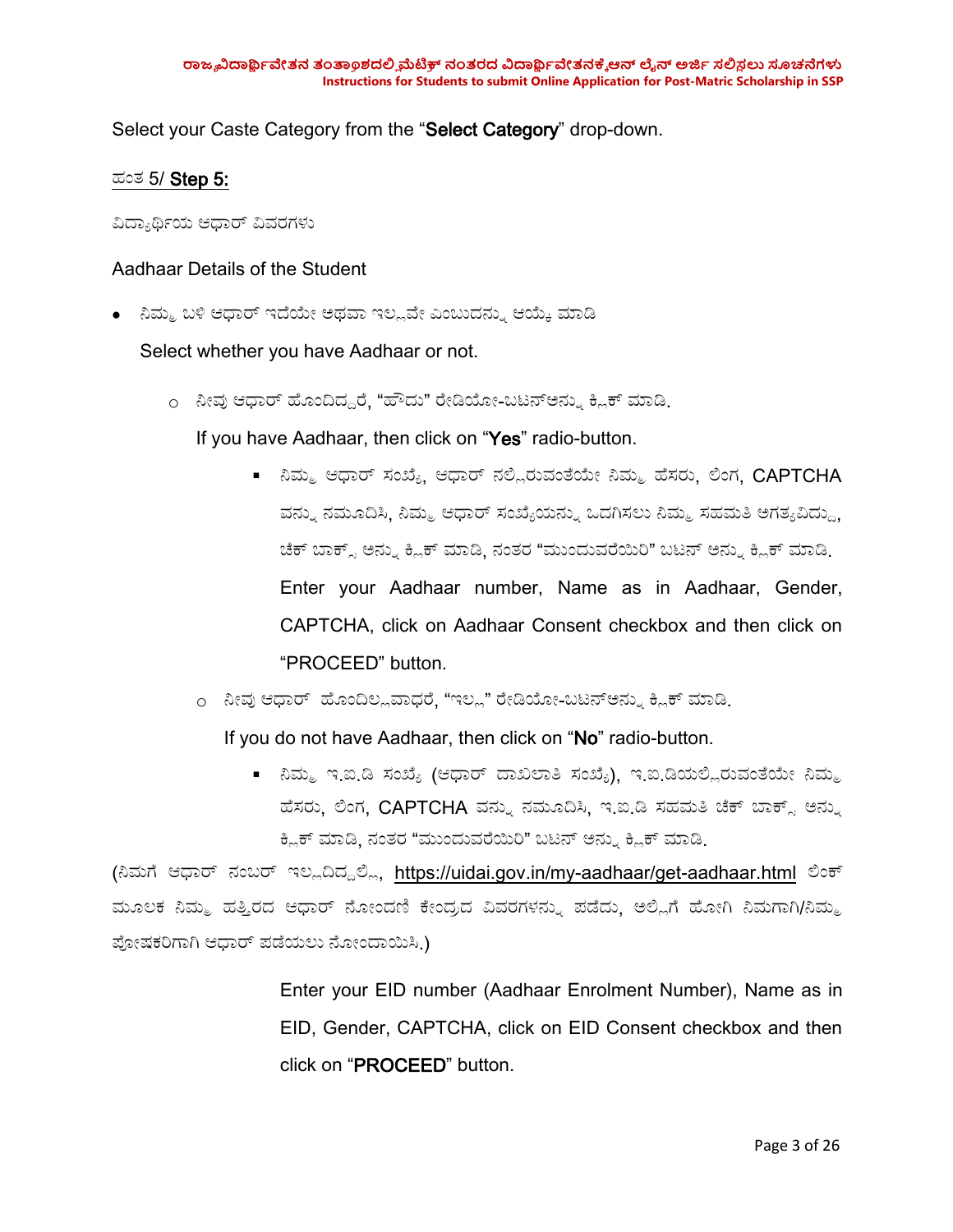(If you do not have Aadhaar Number and have not yet registered for Aadhaar enrolment, then click on the <https://uidai.gov.in/my-aadhaar/get-aadhaar.html> to locate your nearest Aadhaar centre and register for Aadhaar enrolment for yourself and your parent/s.)

ಸೂಚನೆ: ವಿದ್ಯಾರ್ಥಿಯು ತನ್ನ ಹಾಗೂ ತನ್ನ ಪೋಷಕರ ಆಧಾರ್ ಸಂಖ್ಯೆಯನ್ನು / ಇ.ಐ.ಡಿ ಸಂಖ್ಯೆ (ಆಧಾರ್ ದಾಖಲಾತಿ ಸಂಖ್ಯೆ) ಒದಗಿಸುವುದು ಕಡ್ಡಾಯವಾಗಿರುತ್ತದೆ. ಇಲ್ಲದಿದ್ದಲ್ಲಿ, ವಿದ್ಯಾರ್ಥಿಯು ವಿದ್ಯಾರ್ಥಿವೇತನಕ್ಕೆ ಅರ್ಜಿ ಸಲ್ಲಿಸಲು ಅವಕಾಶವಿರುವುದಿಲ್ಲ.

Note: It is mandatory for the student to provide his / her parents' Aadhaar number / EID number (Aadhaar enrollment number). Otherwise, the student will not be allowed to apply for a scholarship.

#### ಹಂಥ 6/ Step 6:

ವಿದ್ಯಾರ್ಥಿಯ ಸಂಪರ್ಕ ವಿಳಾಸದ ವಿವರಗಳು. Contact Details of the Student

## ವಿದ್ಯಾರ್ಥಿಯು ತನ್ನ ಅಥವಾ ತನ್ನ ಪೋಷಕರ ಇ-ಮೈಲ್ ಮತ್ತು ಮೊಬೈಲ್ ಸಂಖ್ಯೆಯನ್ನು ಮಾತ್ರವೇ ನೀಡಬೇಕು. ವಿದ್ಯಾರ್ಥಿಯು ಒದಗಿಸಿದ ಇ-ಮೈಲ್ ಹಾಗೂ ಮೊಬೈಲ್ ಸಂಖ್ಯೆಗೆ ವಿದ್ಯಾರ್ಥಿಯ ಗುರುತಿನ ಸಂಖ್ಯೆ & ಪಾಸ್ ವರ್ಡ್, ಒ.ಟಿ.ಪಿ. ಹಾಗೂ ಇತರೆ ಬಹುಮುಖ್ಯವಾದ ಸೂಚನೆಗಳನ್ನು ರಾಜ್ಯ ವಿದ್ಯಾರ್ಥಿವೇತನ ತಂತ್ರಾಂಶದಿಂದ ಕಳಿಸಲಾಗುತ್ತದೆ. ಆದಕಾರಣ ಶಿಕ್ಷಕರ/ಸೈಬರ್ ಸೆಂಟರ್ ನವರ/ಸಂಬಂಧಪಡದೇ ಇರುವವರ ಇ-ಮೈಲ್ ಮತ್ತು ಮೊಬೈಲ್ ಸಂಖ್ಯೆಯನ್ನು ನೀಡಬಾರದು.

The student must provide only his or her parent's e-mail and mobile number only. The student's Identification Number & password, OTP and other important instructions will be sent by the State Scholarship Portal for the student's e-mail and mobile number entered by the student. Do not give e-mail and mobile numbers of teacher/ cyber centre personnel/unrelated person.

• ನಿಮ್ಮ ಸಂಪರ್ಕ ವಿವರಗಳನ್ನು ಒದಗಿಸಿ. Provide your Contact Details.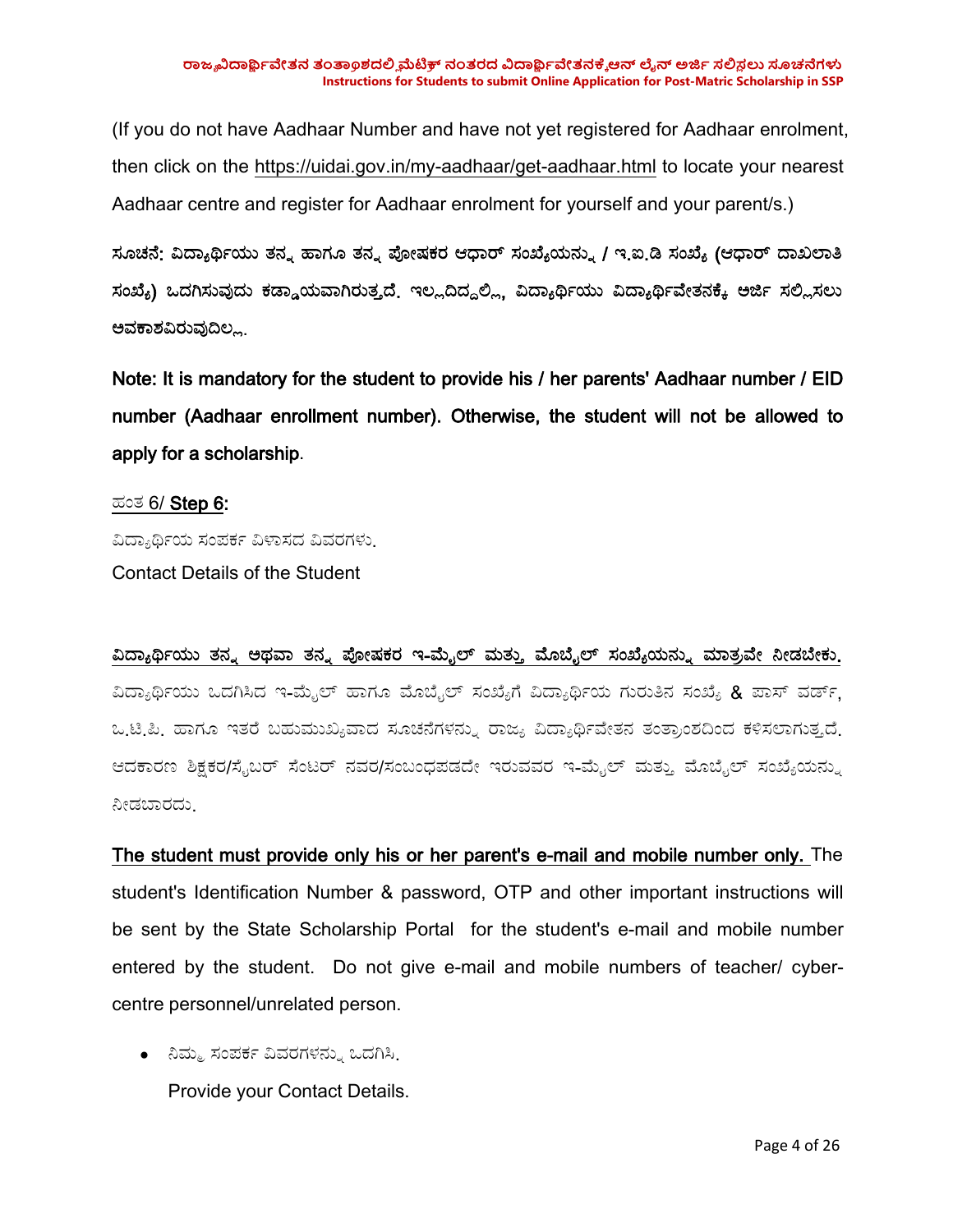o ನಿಮ್ಮ ಇ-ಮೇಲ್ ಐ.ಡಿ ಯನ್ನು ನಮೂದಿಸಿ (ಐಚ್ಛಿಕ)

Enter your e-Mail ID (Optional).

o ನಿಮ್ಮ ಮೊಬೈಲ್ ಸಂಖ್ಯೆ ಹಾಗೂ ನಿಮ್ಮ ಮೊಬೈಲ್ ಸಂಖ್ಯೆಗೆ ಕಳುಹಿಸಲಾದ ಓ<u>.ಟಿ.</u>ಪಿಯನ್ನು ನೀಡಲಾದ ಇನ್-ಪುಟ್ ಫೀಲ್ಡ್ ಗಳಲ್ಲಿ ನಮೂದಿಸಿ.

Enter Your Mobile Number & the OTP sent to your Mobile Number in the input fields provided.

o "ಸಲ್ಲಿಸಿ" ಬಟನ್ ಅನ್ನು ಕ್ಲಿಕ್ ಮಾಡಿ.

Click on "Submit" button.

#### ಹಂಥ 7/ Step 7:

∙ ನಿಮ್ಮ ಮೆಟ್ರಿಕ್ ನಂತರದ ವಿದ್ಯಾರ್ಥಿವೇತನದ ಖಾತೆಗೆ ಲಾಗಿನ್ ಪಾಸ್ವರ್ಡ್ ಅನ್ನು ಸ್ಪಜಿಸಿ.

Create Password for your Post-Matric Scholarship account.

o (ನಿಮ್ಮ ಖಾತೆಗೆ ಲಾಗಿನ್ ಆಗಲು ನೀವು ಸ್ಪಜಿಸಲು ಬಯಸುವ ಪಾಸ್ವರ್ಡ್ ಅನ್ನು "ಪಾಸ್ವರ್ಡ್" ಇನ್ಪುಟ್ ಫೀಲ್ಡ್ ನಲ್ಲಿ ನಮೂದಿಸಿ (ಪಾಸ್ವರ್ಡ್ ಕನಿಷ್ಠ 1 ಅಂಕಿಯುಳ್ಳ ಕನಿಷ್ಠ 8 ಅಕ್ಷರಗಳದ್ದಾಗಿರಬೇಕು)

Enter password for your login account in the "Password" input field (Password should contain minimum 8 characters with at least 1 digit).

o "ಪಾಸ್ ವರ್ಡ್ ದೃಢೀಕರಿಸಿ" ಇನ್ಪುಟ್ ಫೀಲ್ಡ್ ನಲ್ಲಿ ಪಾಸ್ ವರ್ಡ್ ಅನ್ನು ಮರುನಮೂದಿಸಿ

Re-enter the password in the "Confirm Password" input field.

o "ಸಲ್ಲಿಸಿ" ಬಟನ್ ಅನ್ನು ಕ್ಲಿಕ್ ಮಾಡಿ.

Click on "Submit" button.

ಗಮನಿಸಿ: ಈ ಪಾಸ್ವರ್ಡ್ ಅನ್ನು ವಿದ್ಯಾರ್ಥಿಯು ಪ್ರತಿ ಬಾರಿಯೂ ಲಾಗಿನ್ ಮಾಡಲು ಬಳಸಬೇಕು. ಆದ್ದರಿಂದ ವಿದ್ಯಾರ್ಥಿಯು ಅವನ / ಅವಳ ಪಾಸ್ವರ್ಡ್ ಅನ್ನು ನೆನಪಿಟ್ಟುಕೊಳ್ಳಬೇಕು. ಮರೆತುಹೋದರೆ, ಮರೆತುಹೋದ ಪಾಸ್ವರ್ಡ್ ಲಿಂಕ್ ಕ್ಲಿಕ್ ಮಾಡಿ. ಪಾಸ್ ವರ್ಡ್ ಅನ್ನು ಯಾರೊಂದಿಗೂ ಹಂಚಿಕೊಳ್ಳದಂತೆ ಕಟ್ಟುನಿಟ್ಟಾಗಿ ಸೂಚಿಸಲಾಗಿದೆ.

Note: This password should be used for logging in every time by the student. Hence the student should remember his/her password. If forgotten, click forgot password link. It is strictly advised not to share the password with anyone.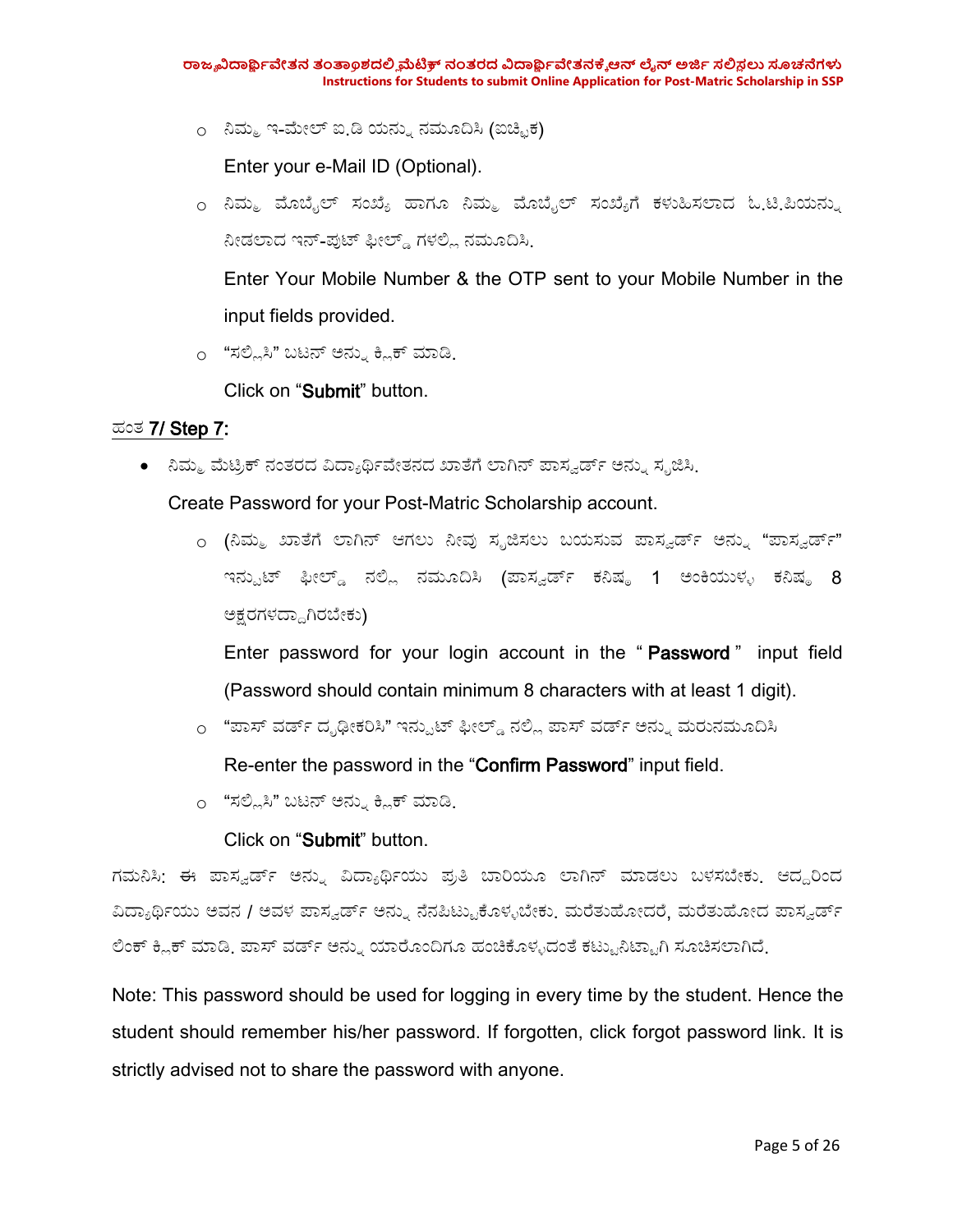#### ಹಂಥ 8/ Step 8:

ನಿಮ್ಮ ಜಾತಿ/ಆದಾಯ ಪ್ರಮಾಣಪತ್ರದ ವಿವರಗಳನ್ನು ಒದಗಿಸಿ.

Provide Your Caste/Income Certificate details:

- ನಿಮ್ಮ ಧರ್ಮವನ್ನು "ಧರ್ಮ"ಡ್ರಾಪ್ ಡೌನ್ ಪಟ್ಟಿ ಆಯ್ಕೆ ಮಾಡಿ. (ಅಲ್ಪಸಂಖ್ಯಾತ ಸಮುದಾಯಕ್ಕೆ ಸೇರಿದ ವಿದ್ಯಾರ್ಥಿಗಳು ನೀಡಲಾಗಿರುವ ಇನ್-ಪುಟ್ ನಲ್ಲಿ NSP ID ಯನ್ನು ಕಡ್ಡಾಯವಾಗಿ ನಮೂದಿಸಬೇಕು) Select your Religion from the "Religion" drop-down list. (Students belonging to Minority Communities should mandatorily enter NSP ID in the input field provided)
- ನಿಮ್ಮ ಜಾತಿ/ವರ್ಗವನ್ನು "ಜಾತಿ/ವರ್ಗ" ಡ್ರಾಪ್ ಡೌನ್ ಪಟ್ಟಿ ಯಿಂದ ಆಯ್ಕೆ ಮಾಡಿ. Select your Caste category from the "Category" drop-down list.
- ನಿಮ್ಮ ಜಾತಿ ಮತ್ತು ಆದಾಯ ಪ್ರಮಾಣಪತ್ರದ/ಆರ್ಥಿಕವಾಗಿ ಹಿಂದುಳಿದ ವರ್ಗಗಳಿಗೆ ನೀಡಲಾಗುವ ಆದಾಯ ಮತ್ತು ಸ್ವತ್ತು ಪ್ರಮಾಣಪತ್ರದ RD ಸಂಖ್ಯೆಗಳನ್ನು ನೀಡಲಾಗಿರುವ ಇನ್-ಪುಟ್ ಫೀಲ್ಡ್ ಗಳಲ್ಲಿ ನಮೂದಿಸಿ. Enter your Caste & Income Certificate RD Numbers/EWS Certificate RD Number in the input fields provided.
- "ಪರಿಶೀಲಿಸಿ" ಬಟನ್ ಅನ್ನು ಕ್ಲಿಕ್ ಮಾಡಿ.

Click on "Check" button.

ಜಾತಿ ಮತ್ತು ಆದಾಯ/ಆರ್ಥಿಕವಾಗಿ ಹಿಂದುಳಿದ ವರ್ಗ ಪ್ರಮಾಣ ಪತ್ರಗಳಲ್ಲಿರುವಂತೆ ನಿಮ್ಮ ಹೆಸರು. ಜಾತಿ. ಉಪಜಾತಿ ಮತ್ತು ಆದಾಯದ ವಿವರಗಳನ್ನು ಅಟಲ್ ಜನಸ್ನೇಹಿ ಕೇಂದ್ರದ ದತ್ತಾಂಶದಿಂದ ಪಡೆದು ಪ್ರದರ್ಶಿಸಲಾಗುತ್ತದೆ. ಪ್ರದರ್ಶಿಸಲಾಗಿರುವ ವಿವರಗಳು ಸರಿಯಾಗಿವೆಯೇ ಎಂಬುದನ್ನು ಪರಿಶೀಲಿಸಿ. ತಪ್ಪಾದ ವಿವರಗಳು/ನಿಮಗೆ ಸಂಬಂಧಪಡದೇ ಇರುವವರ ವಿವರಗಳು ಪ್ರದರ್ಶಿಸಲಾಗದ್ದಲ್ಲಿ, ನೀವು ನಮೂದಿಸಿರುವ RD ಸಂಖ್ಯೆಯನ್ನು ಮತ್ತೊಮ್ಮೆ ಪರಿಶೀಲಿಸಿ, ತಪ್ಪಿದ್ದಲ್ಲಿ ಸರಿಯಾದ ಸಂಖ್ಯೆಯನ್ನು ನಮೂದಿಸಿ.

Your Name, Caste, Sub-caste & income details as in your Caste & Income Certificates/EWS certificate, will be displayed to you. Check whether the displayed details are correct. If not correct, check the RD number of the Caste and Income certificate entered by you and correct the mistake done during the entry of the number.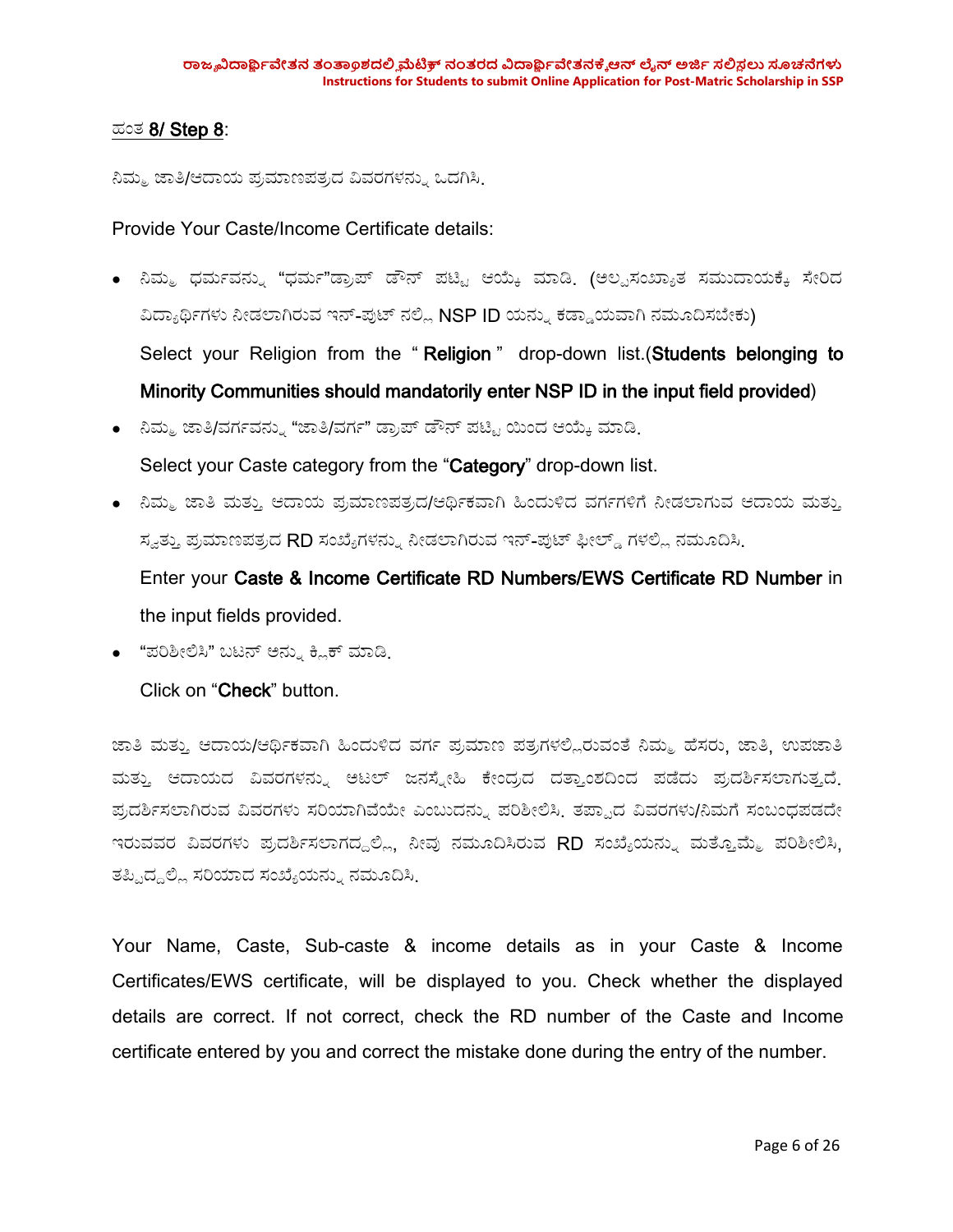ಗಮನಿಸಿ:

- 1. ಜಾತಿ/ ಜಾತಿ & ಆದಾಯ/ ಆರ್ಥಿಕವಾಗಿ ಹಿಂದುಳಿದ ವರ್ಗ ಪ್ರಮಾಣ ಪತ್ರಗಳು ವಿದ್ಯಾರ್ಥಿಯ ಹೆಸರಿನಲ್ಲಿಯೇ ಇರುವುದು ಕಡ್ಡಾಯವಾಗಿರುತ್ತದೆ.
- 2 . ನಿಮ್ಮ ಹೆಸರಿನಲ್ಲಿ ಜಾತಿ ಮತ್ತು ಆದಾಯ/ಆರ್ಥಿಕವಾಗಿ ಹಿಂದುಳಿದವರ್ಗ ಪ್ರಮಾಣ ಪತ್ರಗಳು ಇಲ್ಲದಿದ್ದಲ್ಲಿ, ಅಟಲ್ ಜನಸ್ನೇಹಿ ಕೇಂದ್ರಕ್ಕೆ ಭೇಟಿ ನೀಡಿ <https://www.nadakacheri.karnataka.gov.in>ನಲ್ಲಿ ಅರ್ಜಿ ಸಲ್ಲಿಸಿ. ದೊರೆಯುವ ಸ್ವೀಕೃತಿಯಲ್ಲಿ ನಮೂದಿಸಲಾಗಿರುವ RD ಸಂಖ್ಯೆಯನ್ನು ನಮೂದಿಸಿರಿ.
- 3. ವಿದ್ಯಾರ್ಥಿಯು ತನ್ನ ತಂದೆ/ತಾಯಿ/ಪೋಷಕರ ಹೆಸರಿನಲ್ಲಿರುವ ಜಾತಿ ಮತ್ತು ಆದಾಯ/ಆರ್ಥಿಕವಾಗಿ ಹಿಂದುಳಿದವರ್ಗ ಪ್ರಮಾಣ ಪತ್ರಗಳ ಸಂಖ್ಯೆಯನ್ನು ನಮೂದಿಸಿದಲ್ಲಿ, ವಿದ್ಯಾರ್ಥಿವೇತನಕ್ಕಾಗಿ ಸಲ್ಲಿಸಲಾದ ಅರ್ಜಿಯನ್ನು ತಿರಸ್ಕರಿಸಲಾಗುವುದು.

Note:

1. It is compulsory that the Caste /Caste & Income Certificate/Economically Weaker Section Certificate should be in the name of the student.

2. If you do not have the Caste /Caste & Income Certificate/Economically Weaker Section certificate in your name, then please visit <https://www.nadakacheri.karnataka.gov.in> to apply online for the same and enter the RD number given in the acknowledgment.

3. If the student enters the number of Caste /Caste & Income Certificate/ Economically Weaker Section certificate in the name of his father / mother / guardian, the application for scholarship will be rejected.

o "ಉಳಿಸಿ ಮತ್ತು ಮುಂದುವರೆಯಿರಿ" ಬಟನ್ ಅನ್ನು ಕ್ಲಿಕ್ ಮಾಡಿ.

Click on "Save & Proceed" button.

ಹಂಥ 9/ Step 9:

ವಿದ್ಯಾರ್ಥಿಯ ಕುಟುಂಬದ ರೇಷನ್ ಕಾರ್ಡ್ ವಿವರಗಳು Student's family Ration Card Details.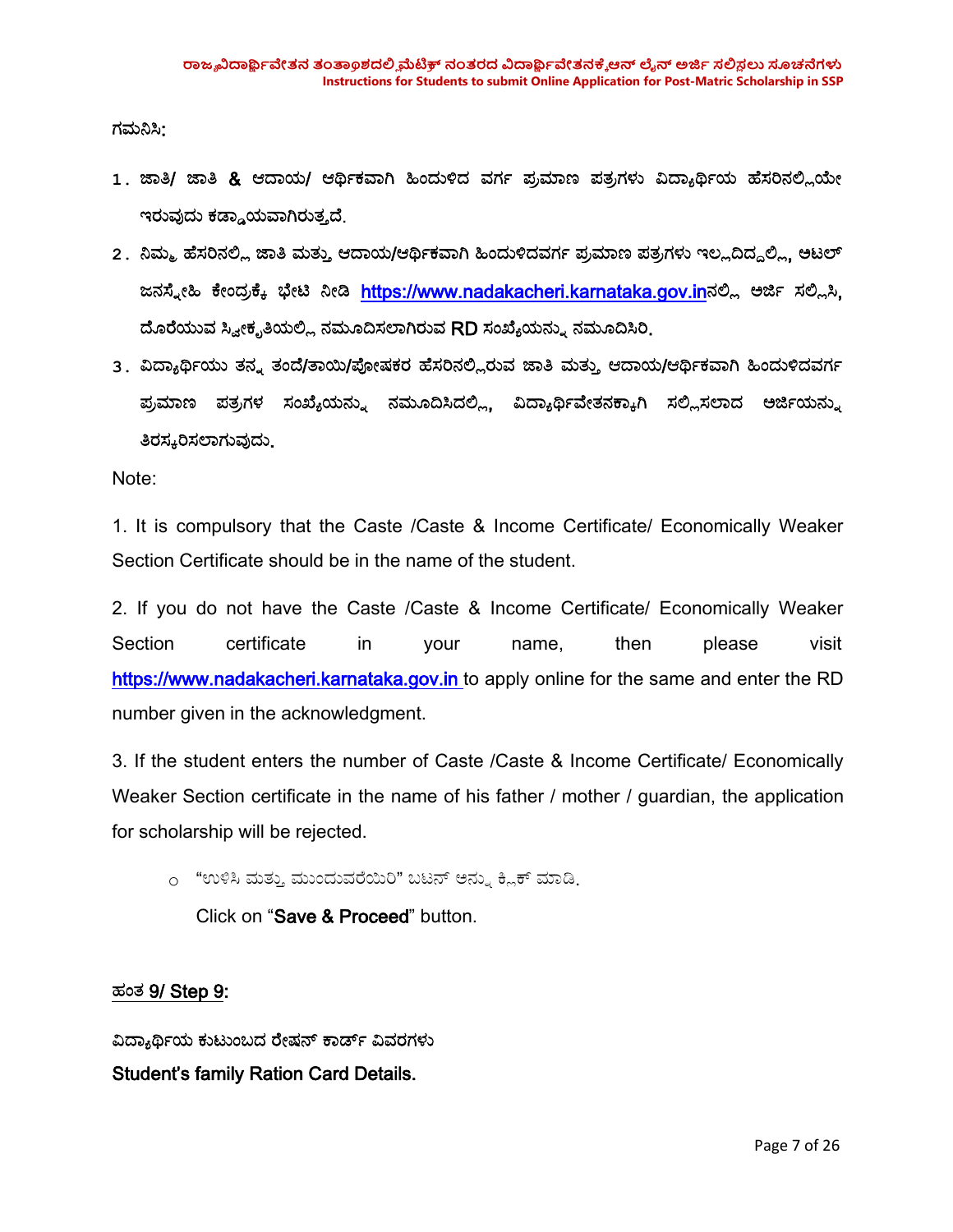• ನಿಮ್ಮ ಪಡಿತರ ಚೀಟಿ ಸಂಖ್ಯೆಯನ್ನುನೀಡಲಾಗಿರುವ ಇನ್-ಪುಟ್ ಫೀಲ್ಡ್ ಗಳಲ್ಲಿ ನಮೂದಿಸಿ. " ಗೆಟ್ ಡೇಟಾ" ಕ್ಲಿಕ್ ಮಾಡಿರಿ

Enter your Ration Card Number(APL/BPL) in the input fields provided. Click on "Get Data" Button.

ಪಡಿತರ ಚೀಟಿ ಸಂಖ್ಯೆಯು ವಿದ್ಯಾರ್ಥಿಯ ಪರಿವಾರದ "ಕುಟುಂಬ ಗುರುತಿನ ಸಂಖ್ಯೆ" ಆಗಿದೆ. ಪ್ರತಿ ಕುಟುಂಬಕ್ಕೂ ಪಡಿತರ ಚೀಟಿ (ಎಪಿಎಲ್ / ಬಿಪಿಎಲ್) ಹೊಂದುವುದು ಕಡ್ಡಾಯವಾಗಿರುವ ಕಾರಣ ವಿದ್ಯಾರ್ಥಿಯ ಕುಟುಂಬವು ಪಡಿತರ ಚೀಟಿಯನ್ನು(ಎಪಿಎಲ್/ಬಿಪಿಎಲ್) ಹೊಂದಿಲ್ಲದಿದ್ದರೆ, <https://sevasindhu.karnataka.gov.in/Sevasindhu/DepartmentServices> ಲಿಂಕ್ನಲ್ಲಿ ಇದಕ್ಕಾಗಿ

ಅರ್ಜಿ ಸಲ್ಲಿಸಿ, ಅದರಲ್ಲಿ ಬರುವ ಅರ್ಜಿ ಸ್ವೀಕೃತಿ ಸಂಖ್ಯೆಯನ್ನು ನಮೂದಿಸಿ.

ಕುಟುಂಬದ ಸದಸ್ಯರ ಗುರುತಿನ ಸಂಖ್ಯೆಯೊಂದಿಗೆ ಕುಟುಂಬದ ವಿವರಗಳನ್ನು ಪ್ರದರ್ಶಿಸಲಾಗುತ್ತದೆ.

The Ration Card number is the Family ID of the student's family. It is mandatory for each family to have a ration card (APL/BPL). If the student's family is not having ration card (APL or BPL), then apply for the same in the link provided. <https://sevasindhu.karnataka.gov.in/Sevasindhu/DepartmentServices>

The details of the family will be displayed along with the family member ID.

- ವಿದ್ಯಾರ್ಥಿಯ ಕುಟುಂಬ **ಸದಸ್ಯ ಸಂಖ್ಯೆಯನ್ನು** ಆಯ್ಕೆ ಮಾಡಿ<sub>-</sub> Check the Family Member ID of the student.
- "ಉಳಿಸಿ ಮತ್ತು ಮುಂದುವರೆಯಿರಿ" ಬಟನ್ ಅನ್ನು ಕ್ಲಿಕ್ ಮಾಡಿ.

Click on "Save & Proceed" button.

ಈ ಹಂತವನ್ನು ಪೂರ್ಣಗೊಳಿಸಿದ ನಂತರ ವಿದ್ಯಾರ್ಥಿಯ ಲಾಗಿನ್ ಖಾತೆಯನ್ನು ಸೃಜಿಸಲಾಗುತ್ತದೆ. ವಿದ್ಯಾರ್ಥಿಯ ಗುರುತಿನ ಸಂಖ್ಯೆ ಮತ್ತು ಪಾಸ್ ವರ್ಡ್ ಅನ್ನು ವಿದ್ಯಾರ್ಥಿಯು ಒದಗಿಸಿದ ನೋಂದಾಯಿತ ಮೊಬೈಲ್ ಸಂಖ್ಯೆಗೆ ಕಳುಹಿಸಲಾಗುತ್ತದೆ.

Student login Account will be created after this step is completed. User ID & Password will be sent to registered mobile number of the student.

#### ಹಂಥ 10/Step 10:

• ನಿಮ್ಮ ಲಾಗಿನ್ ಐಡಿ ಮತ್ತು ಪಾಸ್ ವರ್ಡ್ ಉಪಯೋಗಿಸಿ, ನಿಮ್ಮ ಖಾತೆಗೆ ಲಾಗಿನ್ ಆಗಿ.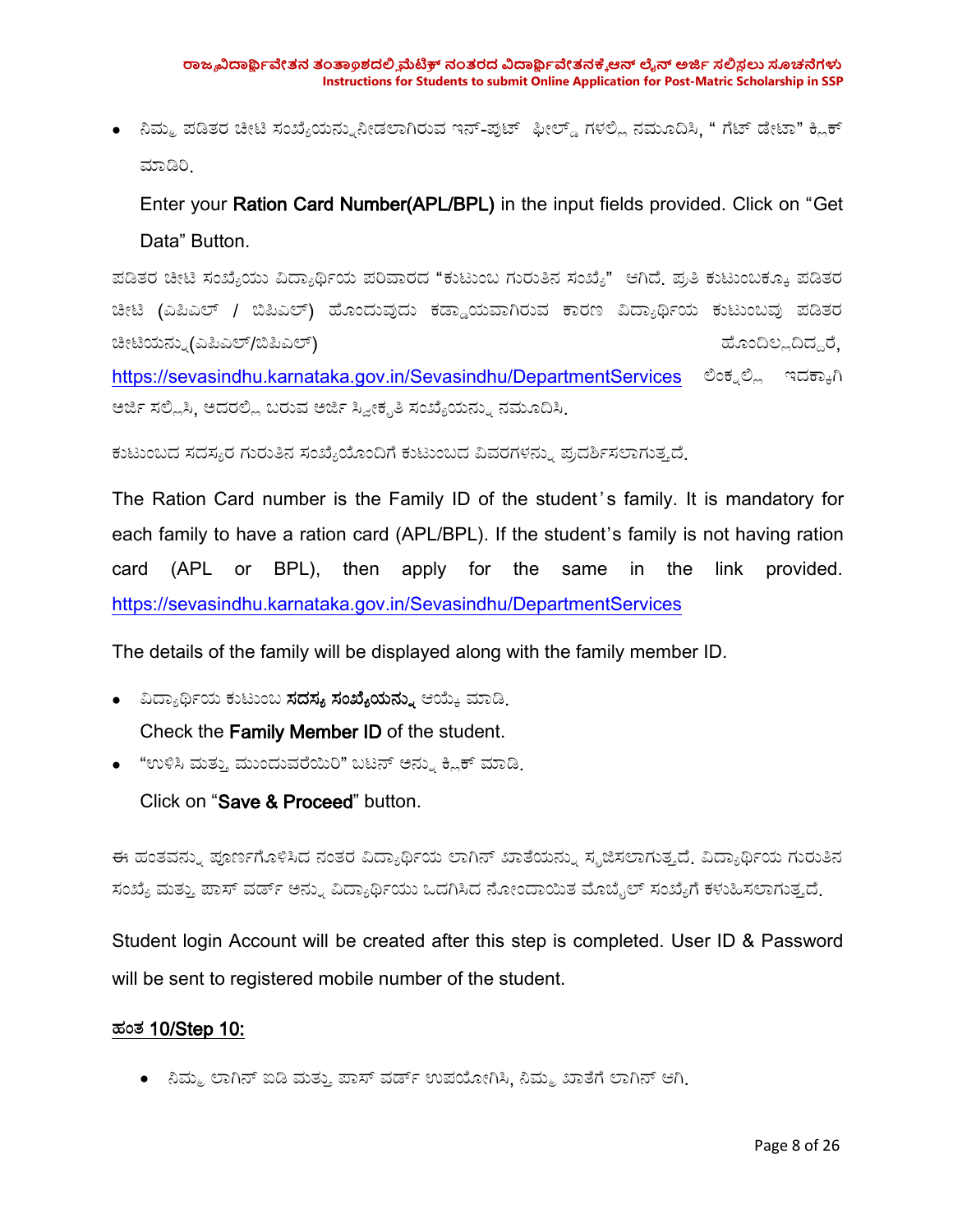Login to your Account using your login ID and password.

• "ವಿದ್ಯಾರ್ಥಿ ಖಾತೆ"ಯ ಮುಖಪುಟದಲ್ಲಿರುವ "ಮೆಟ್ರಿಕ್ ನಂತರದ ವಿದ್ಯಾರ್ಥಿವೇತನಕ್ಕೆ ಅರ್ಜಿ ಸಲ್ಲಿಸಿ" ಲಿಂಕ್ ಅನ್ನು ಕ್ಲಿಕ್ ಮಾಡಿ.

Click on "Apply for Post-Matric Scholarship" link in the Student Account Homepage.

### ಹಂಥ 11/ Step 11:

• ನಿಮ್ಮ ಶೈಕ್ಷಣಿಕ ವಿವರಗಳನ್ನು ಒದಗಿಸಿ

Provide your Study Details.

- <sub>೦</sub> **"ವಿಶ್ವವಿದ್ಯಾಲಯ**" ಡ್ರಾಪ್ ಡೌನ್ ಪಟ್ಟಿಯಿಂದ ನಿಮ್ಮ ವಿಶ್ವವಿದ್ಯಾಲಯವನ್ನು ಆಯ್ಕೆ ಮಾಡಿ<sub>-</sub> Select your University from the "University" drop-down list.
- o "**ಅಧ್ಯಯನ ವರ್ಷ ಆಯ್ಕೆ ಮಾಡಿ**" ಡ್ರಾಪ್ ಡೌನ್ ಪಟ್ಟಿ ಯಿಂದ ನೀವು ಅಧ್ಯಯನ ಮಾಡುತ್ತಿರುವ ವರ್ಷವನ್ನು ಆಯ್ಕೆ ಮಾಡಿ

Select the year in which you are studying from the "Select Year of Study" drop-down list.

• ನಿಮ್ಮ 12ನೇ ತರಗತಿಯ ಬೋರ್ಡ್ ವಿಧವನ್ನು ಅನ್ನು ಆಯ್ಕೆ ಮಾಡಿ (ಪಿ.ಯು.ಸಿ/ಸಿ.ಬಿ.ಎಸ್.ಇ/ಐ.ಸಿ.ಎಸ್.ಇ) Select your 12th standard Board type (PUC/CBSE/ICSE).

ನಿಮ್ಮ 12ನೇ ತರಗತಿಯ ಬೋರ್ಡ್ ಪಿ.ಯು.ಸಿ. ಆಗಿದ್ದಲ್ಲಿ, "ಪಿ.ಯು.ಸಿ" ರೇಡಿಯೋ ಬಟನ್ ಅನ್ನು ಕ್ಲಿಕ್ ಮಾಡಿ. If your 12th standard board type is PUC, then click on "PUC" radio-button.

<sub>೦</sub> ನಿಮ್ಮ ಪಿ<sub>.</sub>ಯು.ಸಿ ನೋಂದಣಿ ಸಂಖ್ಯೆ ತೇರ್ಗಡೆಯಾದ ವರ್ಷವನ್ನು ನೀಡಲಾಗಿರುವ ಇನ್ಪುಟ್ ಫೀಲ್ಡ್ ಗಳಲ್ಲಿ ನಮೂದಿಸಿ, ನಂತರ "ಮಾಹಿತಿ ಪಡೆಯಿರಿ" ಬಟನ್ ಅನ್ನು ಕ್ಲಿಕ್ ಮಾಡಿ. Enter your PUC Register Number, Year of Pass in the input fields provided & click on "Get Data" button.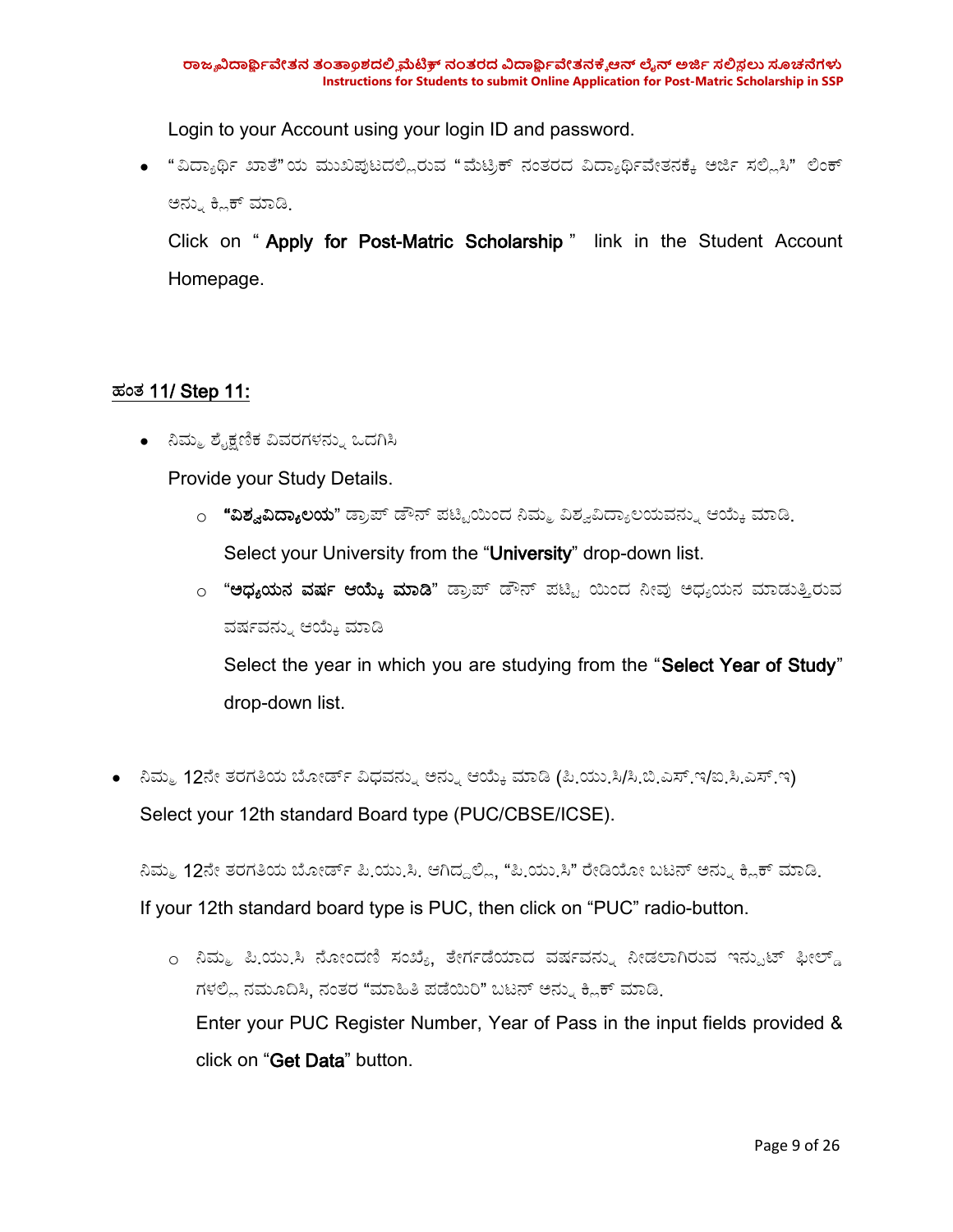■ "ವಿದ್ಯಾರ್ಥಿಯ ಹೆಸರು", "ಹುಟ್ಟಿದ ದಿನಾಂಕ" ಮತ್ತು "ತೇರ್ಗಡೆಯಾದ ವರ್ಷ" ವನ್ನು ಪ್ರದರ್ಶಿಸಲಾಗುತ್ತದೆ.

"Student Name", "Date of Birth" & "Year of Pass" will be displayed.

<sub>೦</sub> ನಿಮ್ಮ 12ನೇ ತರಗತಿಯ ಬೋರ್ಡ್ ಸಿ.ಬಿ.ಎಸ್.ಇ ಆಗಿದ್ದಲ್ಲಿ, "ಸಿ.ಬಿ.ಎಸ್.ಇ" ರೇಡಿಯೋ ಬಟನ್ ಅನ್ನು ಕ್ಲಿಕ್ ಮಾಡಿ

If your 12<sup>th</sup> standard board type is CBSE, then click on "CBSE" radio-button.

o ನಿಮ್ಮ ಸಿ.ಬಿ.ಎಸ್.ಇ ನೋಂದಣಿ ಸಂಖ್ಯೆ, ತೇರ್ಗಡೆಯಾದ ವರ್ಷವನ್ನು ನೀಡಲಾಗಿರುವ ಇನ್ಪುಟ್ ಫೀಲ್ಡ್ ಗಳಲ್ಲಿ ನಮೂದಿಸಿ, ನಂತರ "ಮಾಹಿತಿ ಪಡೆಯಿರಿ" ಬಟನ್ ಅನ್ನು ಕ್ಲಿಕ್ ಮಾಡಿ.

Enter your CBSE Register Number & Year of Pass in the input fields provided& click on "Get Data" button.

■ "ವಿದ್ಯಾರ್ಥಿಯ ಹೆಸರು", "ಹುಟ್ಟಿದ ದಿನಾಂಕ" ಮತ್ತು "ತೇರ್ಗಡೆಯಾದ ವರ್ಷ" ವನ್ನು ಪ್ರದರ್ಶಿಸಲಾಗುತ್ತದೆ.

"Student Name", "Date of Birth" & "Year of Pass" will be displayed.

o ನಿಮ್ಮ 12ನೇ ತರಗತಿಯ ಬೋರ್ಡ್ ಐ.ಸಿ.ಎಸ್.ಇ ಆಗಿದ್ದಲ್ಲಿ. "ಐ.ಸಿ.ಎಸ್.ಇ" ರೇಡಿಯೋ ಬಟನ್ ಅನ್ನು ಕ್ಲಿಕ್ ಮಾಡಿ

If your 12<sup>th</sup> standard board type is ICSE, then click on "ICSE" radio-button.

■ ನಿಮ್ಮ ಐ.ಸಿ.ಎಸ್.ಇ ನೋಂದಣಿ ಸಂಖ್ಯೆ, ತೇರ್ಗಡೆಯಾದ ವರ್ಷ ಹಾಗೂ ಜನ್ಮ ದಿನಾಂಕವನ್ನು ನೀಡಲಾಗಿರುವ ಇನ್ಪುಟ್ ಫೀಲ್ಡ್ ಗಳಲ್ಲಿ ನಮೂದಿಸಿ.

Enter your ICSE Register Number, Year of Pass & Date of Birth in the input fields provided.

■ "ವಿದ್ಯಾರ್ಥಿಯ ಹಸರು", "ಹುಟ್ಟಿದ ದಿನಾಂಕ" ಮತ್ತು "ತೇರ್ಗಡೆಯಾದ ವರ್ಷ" ವನ್ನು ಪ್ರದರ್ಶಿಸಲಾಗುತ್ತದೆ

"Student Name", "Date of Birth" & "Year of Pass" will be displayed.

• "ಉಳಿಸಿ ಮತ್ತು ಮುಂದುವರೆಯಿರಿ" ಬಟನ್ ಅನ್ನು ಕ್ಲಿಕ್ ಮಾಡಿ

Click on "Save & Proceed" button.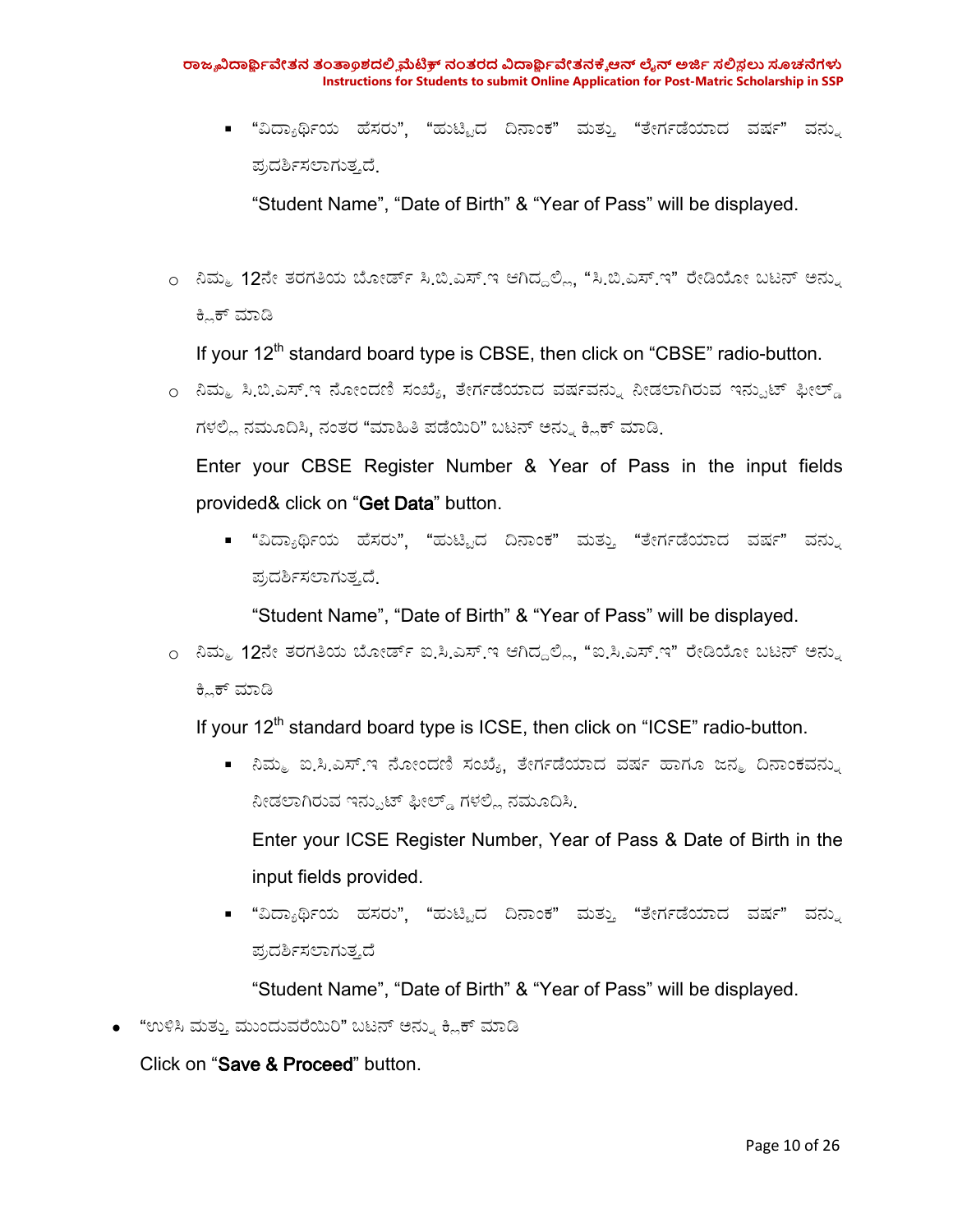• ನಿಮ್ಮ ಹತ್ತನೇ ತರಗತಿಯ ಬೋರ್ಡ್ ವಿಧವನ್ನು ಅನ್ನು ಆಯ್ಕೆ ಮಾಡಿ (ಎಸ್.ಎಸ್.ಎಲ್.ಸಿ/ಸಿ.ಬಿ.ಎಸ್.ಇ/ಐ.ಸಿ.ಎಸ್.ಇ)

Select your 10<sup>th</sup> standard Board type (SSLC/CBSE/ICSE).

■ ನಿಮ್ಮ 10ನೇ ತರಗತಿಯ ಬೋರ್ಡ್ ಎಸ್.ಎಸ್.ಎಲ್.ಸಿ ಆಗಿದ್ದಲ್ಲಿ "ಎಸ್.ಎಸ್.ಎಲ್.ಸಿ" ರೇಡಿಯೋ ಬಟನ್ ಅನ್ನು ಕ್ಲಿಕ್ ಮಾಡಿ.

If your 10<sup>th</sup> standard board type is SSLC, then click on "SSLC" radio-button.

- ನಿಮ್ಮ ಎಸ್.ಎಸ್.ಎಲ್.ಸಿ ನೋಂದಣಿ ಸಂಖ್ಯೆ. ತೇರ್ಗಡೆಯಾದ ವರ್ಷವನ್ನು ನೀಡಲಾಗಿರುವ ಇನ್-ಪುಟ್ ಫೀಲ್ಡ್ಗಳಲ್ಲಿ ನಮೂದಿಸಿ, ನಂತರ "ಮಾಹಿತಿ ಪಡೆಯಿರಿ" ಬಟನ್ ಅನ್ನು ಕ್ಲಿಕ್ ಮಾಡಿ Enter your SSLC Register Number, Year of Pass in the input fields provided & click on "Get Data" button.
- "ವಿದ್ಯಾರ್ಥಿಯ ಹೆಸರು", "ಹುಟ್ಟಿದ ದಿನಾಂಕ" ಮತ್ತು "ತೇರ್ಗಡೆಯಾದ ವರ್ಷ" ವನ್ನು ಪ್ರದರ್ಶಿಸಲಾಗುತ್ತದೆ

"Student Name", "Date of Birth" & "Year of Pass" will be displayed.

■ ನಿಮ್ಮ 10ನೇ ತರಗತಿಯ ಬೋರ್ಡ್ ಸಿ.ಬಿ.ಎಸ್.ಇ ಆಗಿದ್ದಲ್ಲಿ, "ಸಿ.ಬಿ.ಎಸ್.ಇ" ರೇಡಿಯೋ ಬಟನ್ ಅನ್ನು ಕ್ಲಿಕ್ ಮಾಡಿ

If your 10<sup>th</sup> standard board type is CBSE, then click on "CBSE" radio-button.

- o ನಿಮ್ಮ ಸಿ.ಬಿ.ಎಸ್.ಇ ನೋಂದಣಿ ಸಂಖ್ಯೆ, ತೇರ್ಗಡೆಯಾದ ವರ್ಷವನ್ನು ನೀಡಲಾಗಿರುವ ಇನ್-ಪುಟ್ ಫೀಲ್ಡ್ಗಳಲ್ಲಿ ನಮೂದಿಸಿ, ನಂತರ "ಮಾಹಿತಿ ಪಡೆಯಿರಿ" ಬಟನ್ ಅನ್ನು ಕ್ಲಿಕ್ ಮಾಡಿ. Enter your CBSE Register Number & Year of Pass in the input fields provided& click on "Get Data" button.
- o "ವಿದ್ಯಾರ್ಥಿಯ ಹೆಸರು", "ಹುಟ್ಟಿದ ದಿನಾಂಕ" ಮತ್ತು "ತೇರ್ಗಡೆಯಾದ ವರ್ಷ" ವನ್ನು ಪ್ರದರ್ಶಿಸಲಾಗುತ್ತದೆ.

"Student Name", "Date of Birth" & "Year of Pass" will be displayed.

■ ನಿಮ್ಮ 10ನೇ ತರಗತಿಯ ಬೋರ್ಡ್ ಐ.ಸಿ.ಎಸ್.ಇ ಆಗಿದ್ದಲ್ಲಿ, "ಐ.ಸಿ.ಎಸ್.ಇ" ರೇಡಿಯೋ ಬಟನ್ ಅನ್ನು ಕ್ಲಿಕ್ ಮಾಡಿ.

If your 10<sup>th</sup> standard board type is ICSE, then click on "ICSE" radio-button.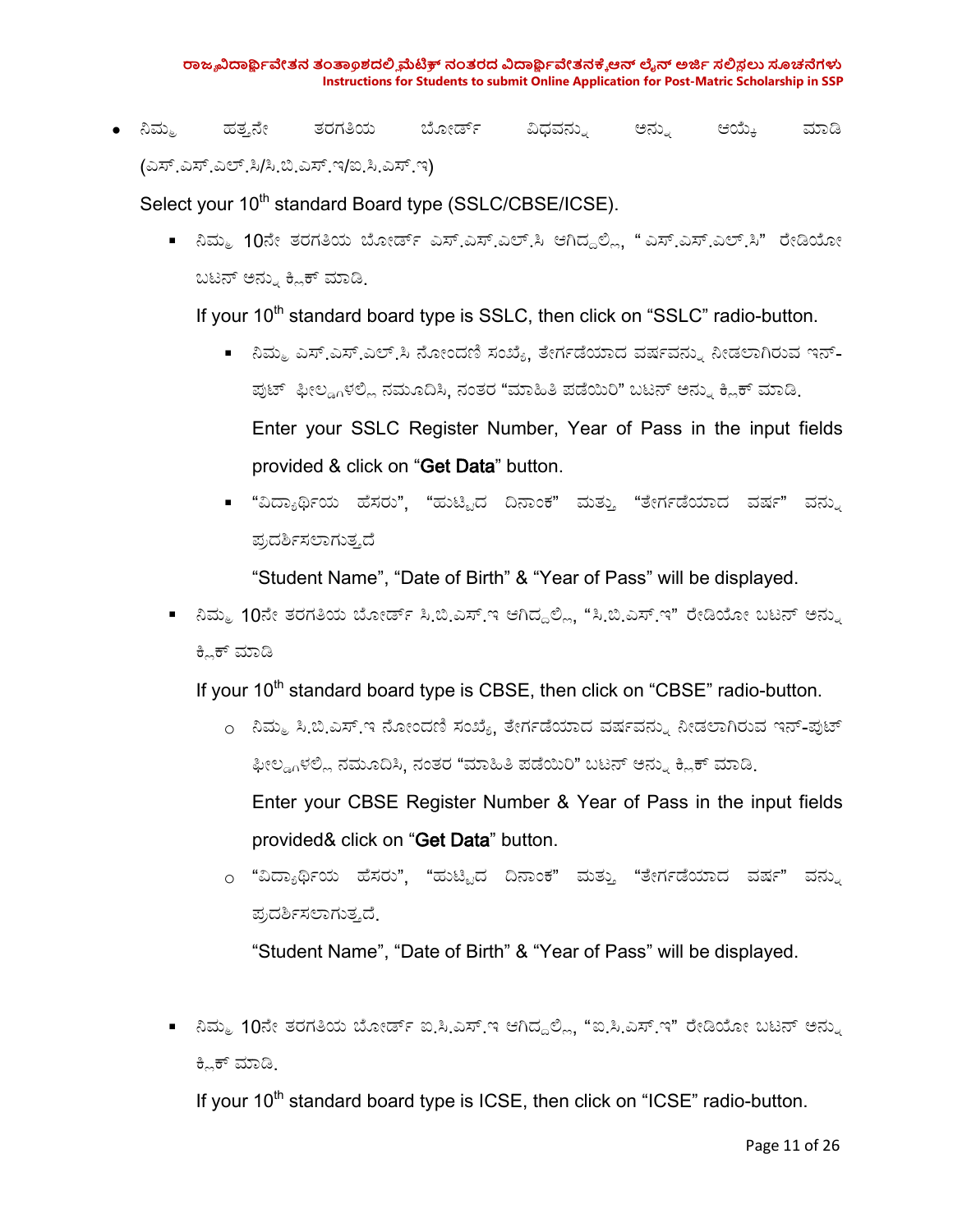o ನಿಮ್ಮ ಐ.ಸಿ.ಎಸ್.ಇ ನೋಂದಣಿ ಸಂಖ್ಯೆ ತೇರ್ಗಡೆಯಾದ ವರ್ಷ ಹಾಗೂ ಜನ್ಮ ದಿನಾಂಕವನ್ನು ನೀಡಲಾಗಿರುವ ಇನ್-ಪುಟ್ ಫೀಲ್ಡ್ಗಳಲ್ಲಿ ನಮೂದಿಸಿ

Enter your ICSE Register Number, Year of Pass & Date of Birth in the input fields provided.

■ "ವಿದ್ಯಾರ್ಥಿಯ ಹೆಸರು", "ಹುಟ್ಟಿದ ದಿನಾಂಕ" ಮತ್ತು "ತೇರ್ಗಡೆಯಾದ ವರ್ಷ" ವನ್ನು ಪ್ರದರ್ಶಿಸಲಾಗುತ್ತದೆ

"Student Name", "Date of Birth" & "Year of Pass" will be displayed.

• "ಉಳಿಸಿ ಮತ್ತು ಮುಂದುವರೆಯಿರಿ" ಬಟನ್ ಅನ್ನು ಕ್ಲಿಕ್ ಮಾಡಿ

Click on "Save & Proceed" button.

.

#### ಹಂಥ 12/ Step 12:

 $\bullet$   $\,$  ವೈಯಕ್ತಿಕ ವಿವರಗಳ ಪುಟದಲ್ಲಿ, ನಿಮ್ಮ ವೈಯಕ್ತಿಕ ವಿವರಗಳಾದ ಹೆಸರು, ಲಿಂಗ, ಆಧಾರ್ ಸಂಖ್ಯೆ (ಕೊನೆಯ 4 ಅಂಕೆಗಳು), ಮೊಬೈಲ್ ಸಂಖ್ಯೆ ಮತ್ತು ಇ-ಮೇಲ್ ಐಡಿ ಯನ್ನು ತೋರಿಸಲಾಗುತ್ತದೆ. ಪ್ರದರ್ಶಿಸಲಾಗಿರುವ ವಿವರಗಳು ಸರಿಯಾಗಿವೆಯೇ ಎಂಬುದನ್ನು ಪರಿಶೀಲಿಸಿ.

In the page " Personal Details " , your personal details such as Name, Gender, Aadhaar Number (last 4 digits), Mobile number & e-Mail ID will appear. Check whether the details being displayed are correct.

● ನಿಮ್ಮ ವೈಯಕ್ತಿಕ ವಿವರಗಳನ್ನು ಒದಗಿಸಿ

Provide your personal details.

- o ನೀವು ಗ್ರಾಮೀಣ ಪ್ರದೇಶದಲ್ಲಿ ವಾಸಿಸುತ್ತಿದ್ದರೆ "ಗ್ರಾಮೀಣ" ರೇಡಿಯೋ-ಬಟನ್ ಅನ್ನು ಕ್ಲಿಕ್ ಮಾಡಿ Click on "Rural" radio-button if you are staying in a rural area.
- o ನಿಮ್ಮ ಜಿಲ್ಲೆ, ತಾಲ್ಲೂಕು ಮತ್ತು ಗ್ರಾಮವನ್ನು ನೀಡಲಾಗಿರುವ ಡ್ರಾಪ್-ಡೌನ್ ಪಟ್ಟಿಗಳಿಂದ ಆಯ್ಕೆ ಮಾಡ.

Select your District, Taluk & Village from the respective drop-down lists provided.

o ನೀವು ನಗರ ಪ್ರದೇಶದಲ್ಲಿ ವಾಸಿಸುತ್ತಿದ್ದರೆ "ನಗರ" ರೇಡಿಯೋ-ಬಟನ್ ಅನ್ನು ಕ್ಲಿಕ್ ಮಾಡಿ<sub>-</sub>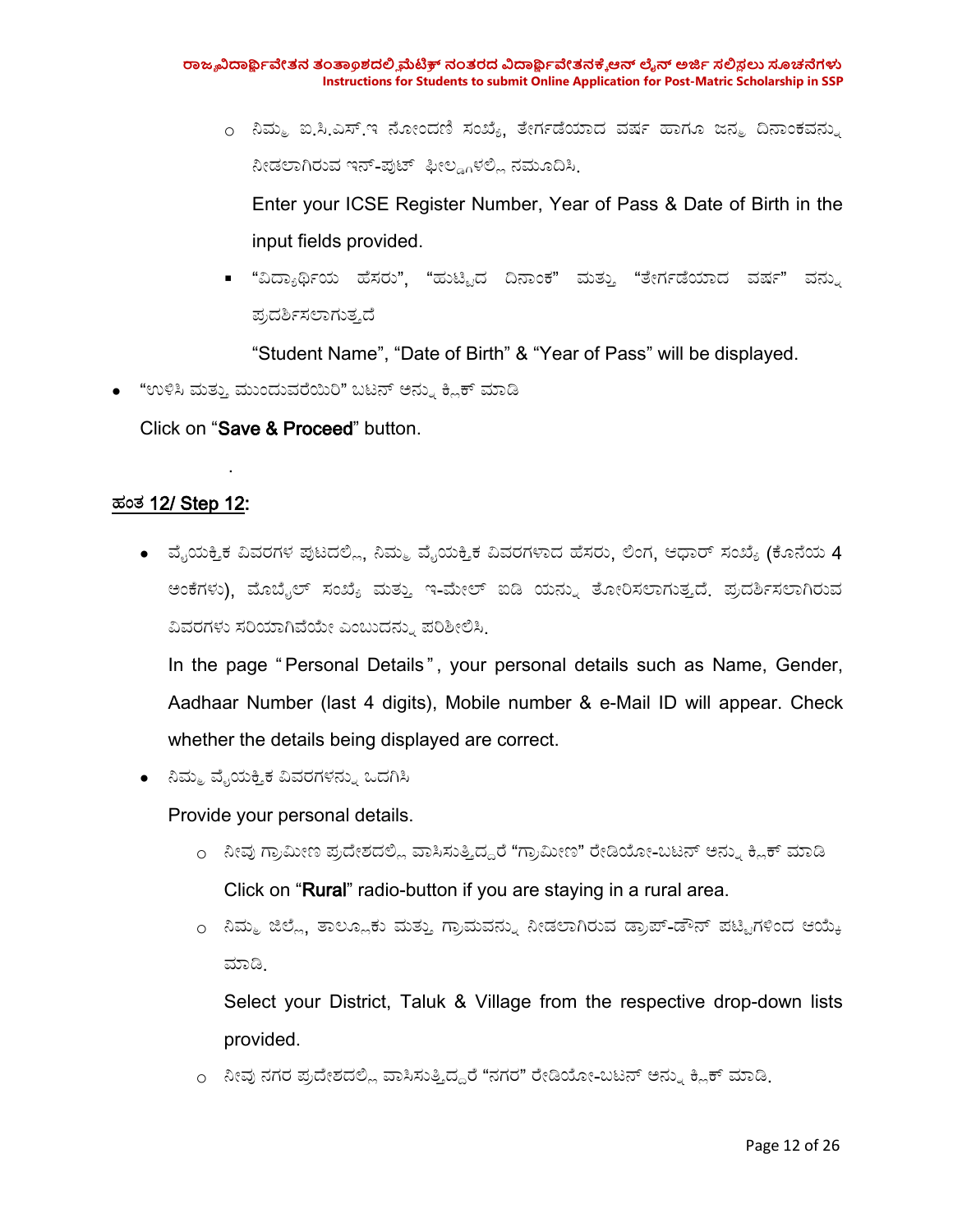Click on "Urban" radio-button if you are staying in urban area.

o ನಿಮ್ಮ ಜಿಲ್ಲೆ, ಪಟ್ಟಣ / ನಗರವನ್ನು ನೀಡಲಾಗಿರುವ ಡ್ರಾಪ್-ಡೌನ್ ಪಟ್ಟಿಗಳಿಂದ ಆಯ್ಕೆ ಮಾಡಿ ಹಾಗೂ ನಿಮ್ಮ ವಾರ್ಡ್ ಸಂಖ್ಯೆಯನ್ನು ನಮೂದಿಸಿ (ಐಚ್ಛಿಕ).

Select your District, Town/City and enter your Ward Number(Optional).

• ನಿಮ್ಮ ಶಾಶ್ವತ ವಿಳಾಸದಿಂದ ನಿಮ್ಮ ಕಾಲೇಜಿಗೆ ದೂರವನ್ನು (ಕಿಲೋಮೀಟರ್ಗಳಲ್ಲಿ) ನೀಡಲಾಗಿರುವ ಇನ್-ಪುಟ್ ಫೀಲ್ಡ್ ಗಳಲ್ಲಿ ನಮೂದಿಸಿ

Enter distance from your permanent address to your College (in kilometres) in the input field provided.

● ನೀವು ವಿಕಲಚೇತನರೇ ಅಥವಾ ಅಲ್ಲವೇ ಎಂಬುದನ್ನು ಆಯ್ಕೆ ಮಾಡಿ

Select whether you are a specially abled person or not.

o ನೀವು ವಿಕಲಚೇತನರಾಗಿದ್ದಲ್ಲಿ, "ಹೌದು" ರೇಡಿಯೋ ಬಟನ್ ಅನ್ನು ಕ್ಲಿಕ್ ಮಾಡಿ

If you are a specially abled person, click on "Yes" radio-button.

■ ನಿಮ್ಮ ವಿಶಿಷ್ಟ ಅಂಗವೈಕಲ್ಯ ಗುರುತಿನ ಸಂಖ್ಯೆಯನ್ನು (ಯು.ಡಿ.ಐ.ಡಿ) ನೀಡಲಾಗಿರುವ ಇನ್-ಪುಟ್ ಫೀಲ್ಡ್ನಲ್ಲಿ ನಮೂದಿಸಿ.

Enter your Unique Disability Identification Number (UDID) in the input field provided.

■ ಯು.ಡಿ.ಐ.ಡಿ ಕಾರ್ಡ್ ನಲ್ಲಿರುವಂತೆ ನಿಮ್ಮ ಹೆಸರನ್ನು ನಮೂದಿಸಿ

Enter your name as in UDID Card.

- ಅಂಗವೈಕಲ್ಯದ ವಿಧ/ಪ್ರಕಾರವನ್ನು ನೀಡಲಾಗಿರುವ ಡ್ರಾಪ್-ಡೌನ್ನಿಂದ ಆಯ್ಕೆ ಮಾಡಿ Select Type of disability from the drop-down provided.
- ಶೇಕಡವಾರು ಅಂಗವೈಕಲ್ಯತೆಯನ್ನು ನೀಡಲಾಗಿರುವ ಇನ್-ಪುಟ್ ಫೀಲ್ಡ್ನಲ್ಲಿ ನಮೂದಿಸಿ Enter percentage of disability in the input field provided.
- o ನೀವು ವಿಕಲಚೇತನರಾಗಿಲ್ಲದೇ ಇದ್ದಲ್ಲಿ, "ಇಲ್ಲ" ರೇಡಿಯೋ ಬಟನ್ ಅನ್ನು ಕ್ಲಿಕ್ ಮಾಡಿ<sub>-</sub>
- $\circ$  If you are not a specially abled person, click on "No" radio-button.

ಗಮನಿಸಿ: ನಿಮ್ಮಲ್ಲಿ ಅಂಗವೈಕಲ್ಯ ಕಾರ್ಡ್ ಇಲ್ಲದಿದ್ದರೆ, ಇಲ್ಲಿ ನೀಡಲಾದ ಲಿಂಕ್ ಅನ್ನು ಕ್ಲಿಕ್ ಮಾಡುವುದರ ಮೂಲಕ ಅದಕ್ಕಾಗಿ ಅರ್ಜಿ ಸಲ್ಲಿಸಿ <http://www.swavlambancard.gov.in/pwd/application>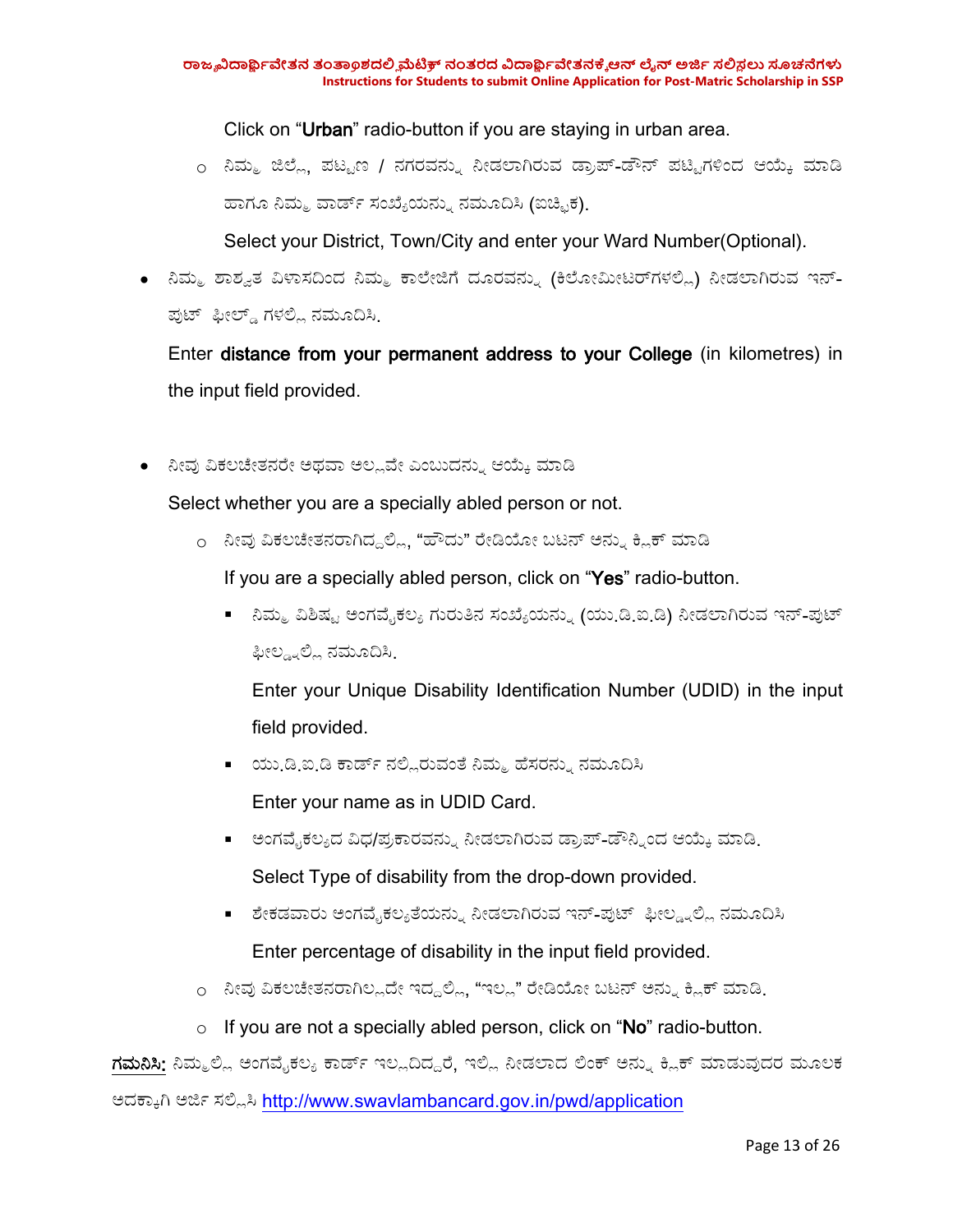Note: If you do not have disability card, then apply for the same by clicking on the below link.

<http://www.swavlambancard.gov.in/pwd/application>

• Select whether you are a domicile of Karnataka state or not.

ನೀವು ಕರ್ನಾಟಕ ರಾಜ್ಯದ ನಿವಾಸಿಯೇ ಅಥವಾ ಇಲ್ಲವೇ ಎಂಬುದನ್ನು ಆಯ್ಕೆ ಮಾಡಿ.

• Click on "Save & Proceed" button.

"ಉಳಿಸಿ ಮತ್ತು ಮುಂದುವರೆಯಿರಿ" ಬಟನ್ ಅನ್ನು ಕ್ಲಿಕ್ ಮಾಡಿ.

### ಹಂಥ 13/ Step 13:

• ನಿಮ್ಮ ತಂದೆ-ತಾಯಿ/ಪಾಲಕರ ಆಧಾರ್ ವಿವರಗಳನ್ನು ಒದಗಿಸಿ.

Provide Your Parents'/Guardian's Aadhaar Details:

- o ನಿಮ್ಮ ಪಾಲಕರ ಆಧಾರ್ ಇಲ್ಲದೇ ಇದ್ದಲ್ಲಿ, "ಇಲ್ಲ" ರೇಡಿಯೋ-ಬಟನ್ ಅನ್ನು ಕ್ಲಿಕ್ ಮಾಡಿ If your guardian does not have Aadhaar, then click on "No" radiobutton.
- o ನಿಮ್ಮ ಪಾಲಕರ ಆಧಾರ್ ನೋಂದಣಿಯ ಇ.ಐ.ಡಿ ಸಂಖ್ಯೆ ಮತ್ತು ಇ.ಐ.ಡಿ ಯಲ್ಲಿರುವಂತೆ ನಿಮ್ಮ ಪಾಲಕರ ಹೆಸರನ್ನು ನೀಡಲಾಗಿರುವ ಇನ್ಪುಟ್ ಫೀಲ್ಡ್ ಗಳಲ್ಲಿ ನಮೂದಿಸಿ, ನಂತರ "ಉಳಿಸಿ" ಬಟನ್ ಅನ್ನು ಕ್ಲಿಕ್ ಮಾಡಿ Enter EID Number & Name as in EID of your guardian in the input fields provided and click on "Save" button.
- o ನಿಮ್ಮ ತಂದೆತಾಯಿಯರು ಜೀವಂತವಾಗಿದ್ದಲ್ಲಿ, "ಹೌದು" ರೇಡಿಯೋ-ಬಟನ್ ಅನ್ನು ಕ್ಲಿಕ್ ಮಾಡಿ If your parent/s is/are alive, then click on "Yes" radio-button.

• "ಪೋಷಕರ ಶಿಕ್ಷಣ ಅರ್ಹತೆ" ಡ್ರಾಪ್-ಡೌನ್ ಪಟ್ಟಿಯಿಂದ ನಿಮ್ಮ ಪೋಷಕರ ಶೈಕ್ಷಣಿಕ ಅರ್ಹತೆಯನ್ನು ಆಯ್ಕೆ ಮಾಡಿ. Select educational qualification of your parent/s from the "Parents' Educational qualification" drop-down list.

> o ನಿಮ್ಮ ತಂದೆಯ ಆಧಾರ್ ಇದ್ದಲ್ಲಿ , "ಹೌದು" ರೇಡಿಯೋ-ಬಟನ್ ಅನ್ನು ಕ್ಲಿಕ್ ಮಾಡಿ<sub>-</sub> If your Father has Aadhaar, then click on "Yes" radio-button.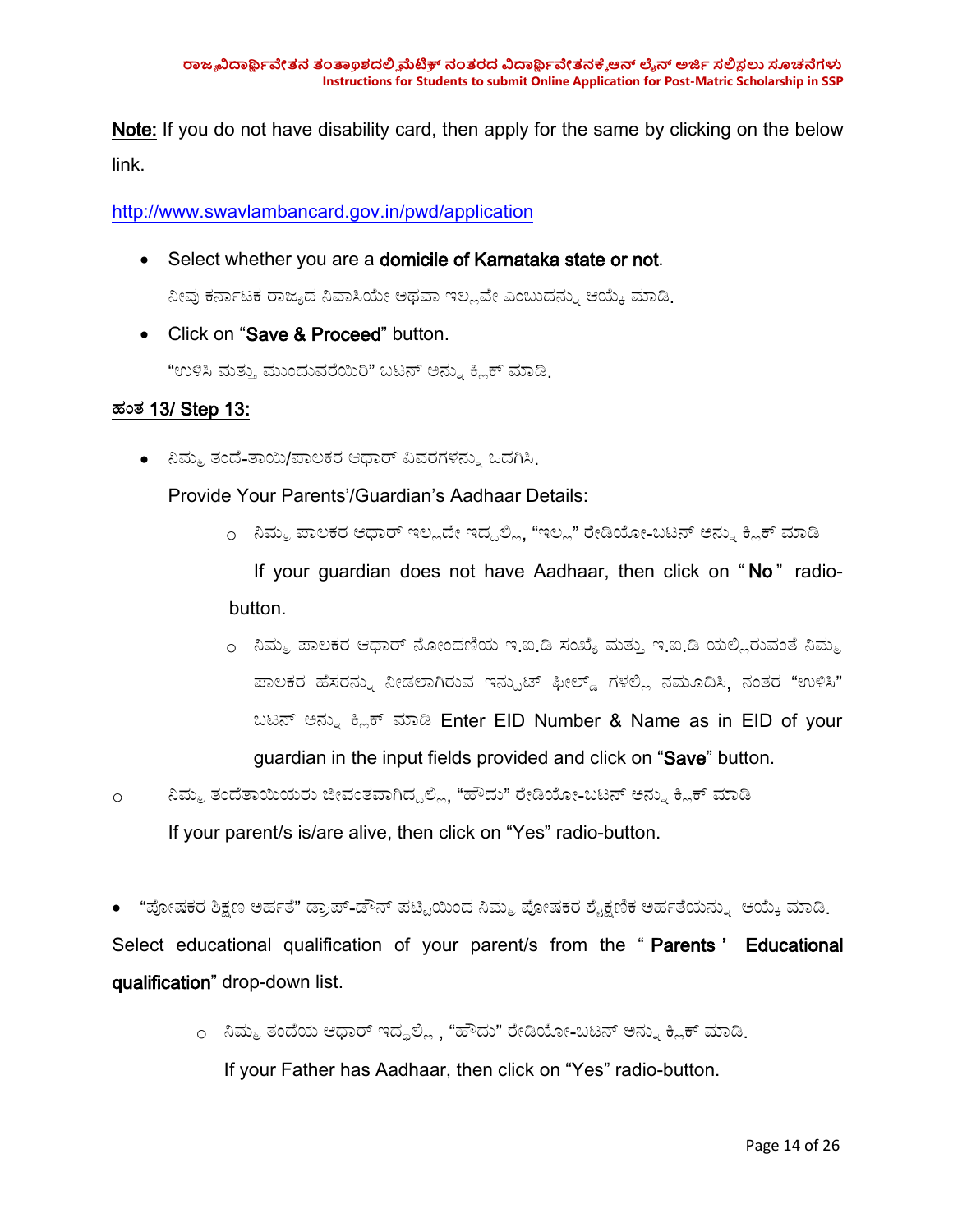o ನಿಮ್ಮ ತಂದೆಯ ಆಧಾರ್ ಸಂಖ್ಯೆ ಮತ್ತು ಆಧಾರ್ ನಲ್ಲಿರುವಂತೆ ನಿಮ್ಮ ತಂದೆಯ ಹೆಸರನ್ನು ನೀಡಲಾಗಿರುವ ಇನ್ಪುಟ್ ಫೀಲ್ಡ್ ಗಳಲ್ಲಿ ನಮೂದಿಸಿ. ನಂತರ "ದೃಢೀಕರಿಸಿ" ಬಟನ್ ಅನ್ನು ಕ್ಲಿಕ್ ಮಾಡ.

Enter Aadhaar Number & Name as in Aadhaar of your Father in the input fields provided and click on "Authenticate" button.

- o ನಿಮ್ಮ ತಂದೆಯ ಆಧಾರ್ ಇಲ್ಲದೇ ಇದ್ದಲ್ಲಿ, "ಇಲ್ಲ" ರೇಡಿಯೋ-ಬಟನ್ ಅನ್ನು ಕ್ಲಿಕ್ ಮಾಡಿ<sub>-</sub> If your Father does not have Aadhaar, then click on "No" radio-button.
- o ನಿಮ್ಮ ತಂದೆಯ ಇ.ಐ.ಡಿ ಸಂಖ್ಯೆ ಮತ್ತು ಇ.ಐ.ಡಿ ಯಲ್ಲಿರುವಂತೆ ನಿಮ್ಮ ತಂದೆಯ ಹೆಸರನ್ನು ನೀಡಲಾಗಿರುವ ಇನ್ಪುಟ್ ಫೀಲ್ಡ್ ಗಳಲ್ಲಿ ನಮೂದಿಸಿ, ನಂತರ "ಉಳಸಿ" ಬಟನ್ ಅನ್ನು ಕ್ಲಿಕ್ ಮಾಡ.

Enter EID Number & Name as in EID of yourfather in the input fields provided and click on "Save" button

• ನಿಮ್ಮ ತಾಯಿಯ ಆಧಾರ್ ಇದ್ದಲ್ಲಿ, "ಇಲ್ಲ" ರೇಡಿಯೋ-ಬಟನ್ ಅನ್ನು ಕ್ಲಿಕ್ ಮಾಡಿ.

If your Mother has Aadhaar, then click on "Yes" radio-button.

o ನಿಮ್ಮ ತಾಯಿಯ ಆಧಾರ್ ಸಂಖ್ಯೆ ಮತ್ತು ಆಧಾರ್ ನಲ್ಲಿರುವಂತೆ ನಿಮ್ಮ ತಾಯಿ ಹೆಸರನ್ನು ನೀಡಲಾಗಿರುವ ಇನ್ಪುಟ್ ಫೀಲ್ಡ್ ಗಳಲ್ಲಿ ನಮೂದಿಸಿ, ನಂತರ "ದೃಢೀಕರಿಸಿ" ಬಟನ್ ಅನ್ನು ಕ್ಲಿಕ್ ಮಾಡಿ

Enter Aadhaar Number & Name as in Aadhaar of your Mother in the input fields provided and click on "Authenticate" button.

• ನಿಮ್ಮ ತಾಯಿಯ ಆಧಾರ್ ಇಲ್ಲದೇ ಇದ್ದಲ್ಲಿ, "ಇಲ್ಲ" ರೇಡಿಯೋ-ಬಟನ್ ಅನ್ನು ಕ್ಲಿಕ್ ಮಾಡಿ

If your Mother does not have Aadhaar, then click on "No" radio-button.

o ನಿಮ್ಮ ತಾಯಿಯ ಆಧಾರ್ ನೋಂದಣಿಯ ಇ.ಐ.ಡಿ ಸಂಖ್ಯೆ ಮತ್ತು ಇ.ಐ.ಡಿ ಯಲ್ಲಿರುವಂತೆ ನಿಮ್ಮ ತಾಯಿಯ ಹೆಸರನ್ನು ನೀಡಲಾಗಿರುವ ಇನ್ಪುಟ್ ಫೀಲ್ಡ್ ಗಳಲ್ಲಿ ನಮೂದಿಸಿ, ನಂತರ "ಉಳಸಿ" ಬಟನ್ ಅನ್ನು ಕ್ಲಿಕ್ ಮಾಡಿ

Enter EID Number & Name as in EID of your mother in the input fields provided and click on "Save" button.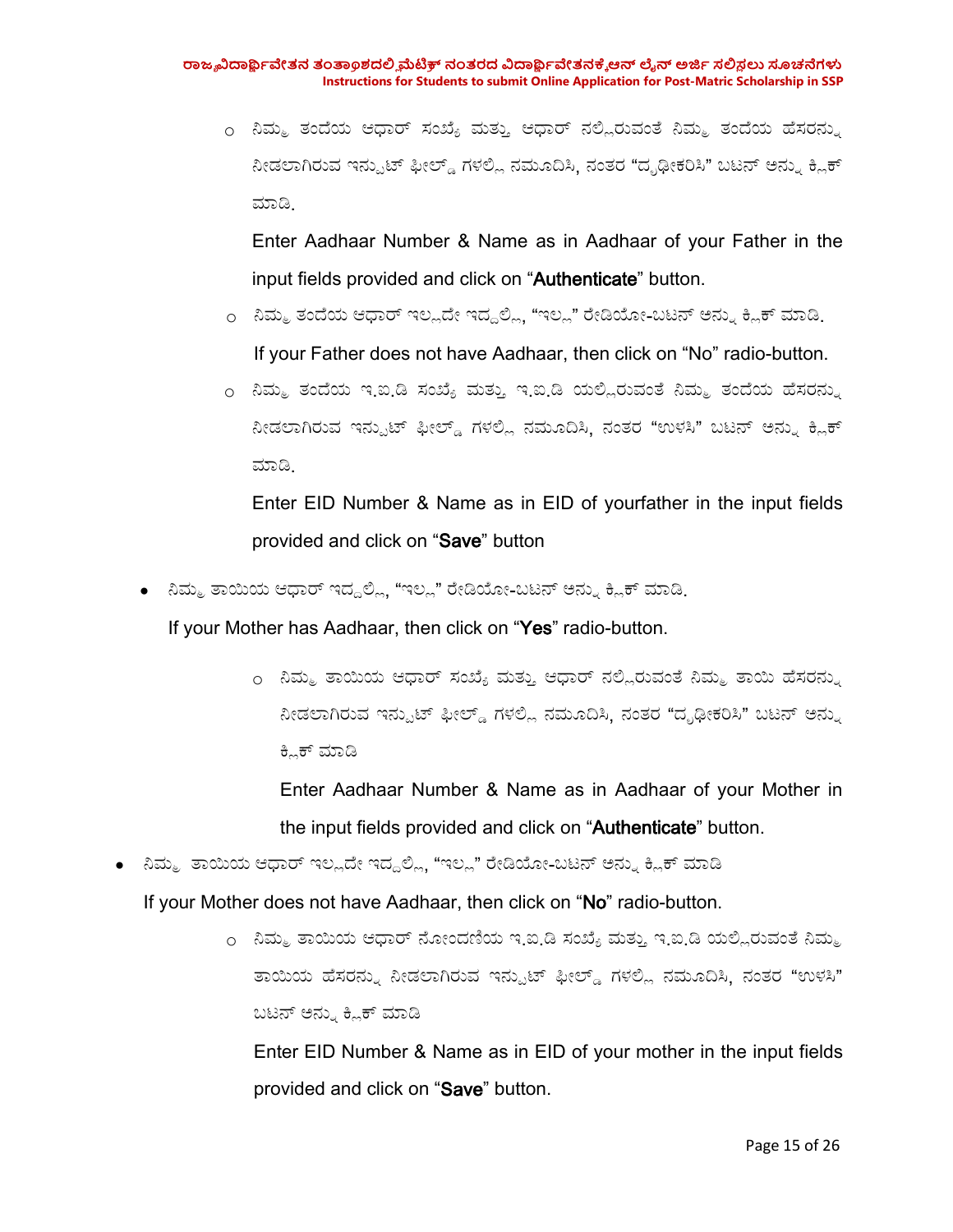- o ನಿಮ್ಮ ಪೋಷಕರು ಜೀವಂತವಾಗಿಲ್ಲದಿದ್ದರೆ, "ಇಲ್ಲ" ರೇಡಿಯೋ-ಬಟನ್ ಅನ್ನು ಕ್ಲಿಕ್ ಮಾಡಿ If your parent/s is/are not alive, then click on "No" radio-button.
	- ನಿಮ್ಮ ಪಾಲಕರ ಆಧಾರ್ ಇದ್ದಲ್ಲಿ, "ಹೌದು" ರೇಡಿಯೋ-ಬಟನ್ ಅನ್ನು ಕ್ಲಿಕ್ ಮಾಡಿ If your guardian has Aadhaar, then click on "Yes" radio-button.
	- ನಿಮ್ಮ ಪಾಲಕರ ಆಧಾರ್ ಸಂಖ್ಯೆ ಮತ್ತು ಆಧಾರ್ ನಲ್ಲಿರುವಂತೆ ನಿಮ್ಮ ಪಾಲಕರ ಹೆಸರನ್ನು ನೀಡಲಾಗಿರುವ ಇನ್ಪುಟ್ ಫೀಲ್ಡ್ ಗಳಲ್ಲಿ ನಮೂದಿಸಿ, ನಂತರ "ದೃಢೀಕರಿಸಿ" ಬಟನ್ ಅನ್ನು ಕ್ಲಿಕ್ ಮಾಡ.

Enter Aadhaar Number & Name as in Aadhaar of your guardian in the input fields provided and click on "Authenticate" button.

### ಹಂಥ 14/Step 14:

● ನಿಮ್ಮ ಕೋರ್ಸ್ ವಿವರಗಳನ್ನು ಒದಗಿಸಿ:

Provide Your Course details:

- ಕಾಲೇಜಿನ ಜಿಲ್ಲೆ" ಡ್ರಾಪ್-ಡೌನ್ ಪಟ್ಟಿಯಿಂದ ನಿಮ್ಮ ಕಾಲೇಜು ಜಿಲ್ಲೆಯನ್ನು ಆಯ್ಕೆಮಾಡಿ Select your College district from the "District" drop-down list.
- ಕಾಲೇಜಿನ " ತಾಲ್ಲೂಕು" ಡ್ರಾಪ್-ಡೌನ್ ಪಟ್ಟಿಯಿಂದ ನಿಮ್ಮ ಕಾಲೇಜು ತಾಲ್ಲೂಕು ಆಯೇಮಾಡ.

Select your College taluk from the "Taluk" drop-down list.

- "ವಿಶ್ವವಿದ್ಯಾಲಯ" ಡ್ರಾಪ್-ಡೌನ್ ಪಟ್ಟಿಯಿಂದ ನಿಮ್ಮ ವಿಶ್ವವಿದ್ಯಾಲಯ ಆಯ್ಕೆಮಾಡಿ Select your University from the "University" drop-down list.
- "ಕಾಲೇಜು" ಡ್ರಾಪ್-ಡೌನ್ ಪಟ್ಟಿಯಿಂದ ನಿಮ್ಮ ಕಾಲೇಜನ್ನು ಆಯ್ಕೆಮಾಡಿ.
	- Select your College from the "College" drop-down list.
- "ಕೋರ್ಸ್" ಡ್ರಾಪ್-ಡೌನ್ ಪಟ್ಟಿಯಿಂದ ನಿಮ್ಮ ಕೋರ್ಸ್ ಅನ್ನು ಆಯ್ಕೆ ಮಾಡಿ. Select your Course from the "Course" drop-down list.
- "ಕೋರ್ಸ್ ಕಾಂಬಿನೇಷನ್" ಡ್ರಾಪ್-ಡೌನ್ ಪಟ್ಟಿಯಿಂದ ನಿಮ್ಮ ಕೋರ್ಸ್ ಸಂಯೋಜನೆ / ಕಾಂಬನ್ಶನ ಆಯೇಮಾಡ.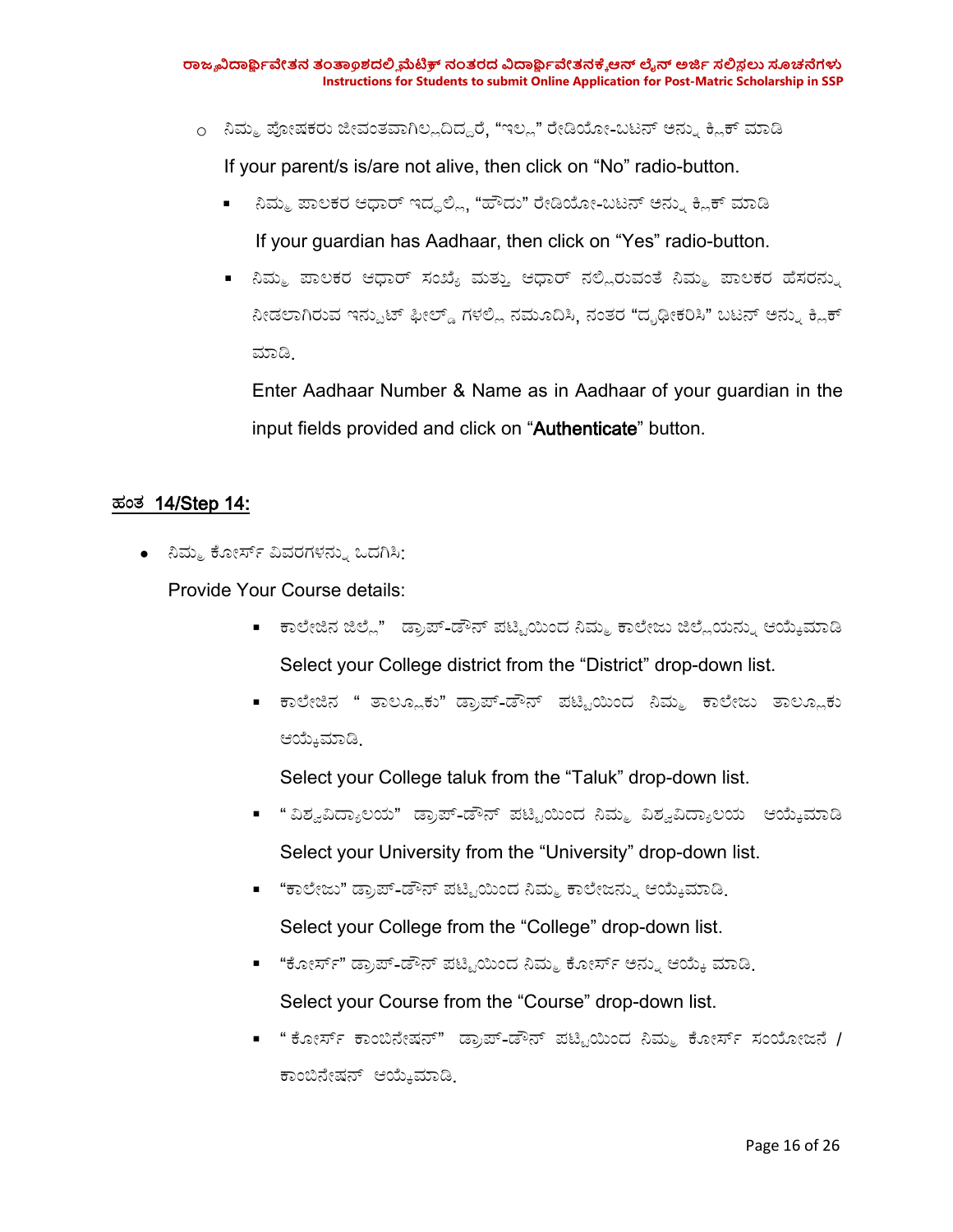Select your Course Combination/discipline from the " Course discipline" drop-down list.

- "ಕೋರ್ಸ್ ವರ್ಷ" ಡ್ರಾಪ್-ಡೌನ್ ಪಟ್ಟಿಯಿಂದ ನಿಮ್ಮ ಕೋರ್ಸ್ ವರ್ಷವನ್ನು ಆಯ್ಕೆಮಾಡಿ Select your Course year from the "Course Year" drop-down list.
- "ಪ್ರವೇಶದ ವಿಧವನ್ನು" ಡ್ರಾಪ್-ಡೌನ್ ಪಟ್ಟಿಯಿಂದ ನಿಮ್ಮ ಪ್ರವೇಶದ ವಿಧವನ್ನುಆಯ್ಕೆ ಮಾಡಿ. ("ಸಮಾಲೋಚನೆ ಮೂಲಕ ಪ್ರವೇಶ", "ಸಮಾಲೋಚನೆಯಿಲ್ಲದ ಕೋರ್ಸ್", "ಆಡಳಿತ ಮಂಡಳಿಯ ಕೋಟಾ" – ಇವುಗಳಲ್ಲಿ ಸೂಕ್ತವಾದದ್ದನ್ನು ಆಯ್ಕೆ ಮಾಡಿ. ( ಇಲ್ಲಿ ರಾಜ್ಯ ಮಟ್ಟದ ಪ್ರಾಧಿಕಾರಗಳಾದ ಕೆ.ಇ.ಎ., ಕಾಮೆಡ್ – ಕೆ, ಕೇಂದ್ರ ಪ್ರವೇಶಾತಿ ಕೋಶ ಅಥವಾ ಇನ್ನಿತರ ರಾಜ್ಯ ಮಟ್ಟದ ಪ್ರವೇಶಾತಿ ಪ್ರಕ್ರಿಯೆಯಲ್ಲಿ ಪ್ರವೇಶಾತಿ ಪಡೆದಿದ್ದರೆ ಮಾತ್ರ ಸಮಲೋಚನೆ ಮುಖಾಂತರ ಪ್ರವೇಶ ಎಂಬ ಆಯ್ಕೆಯನ್ನು ಮಾಡುವುದು. ಸರ್ಕಾರಿ/ಖಾಸಗಿ ವಿಶ್ವವಿದ್ಯಾಲಯಗಳು ನಡೆಸುವ ಕೌನ್ಸಲಿಂಗ್ ನಲ್ಲಿ ಪ್ರವೇಶಾತಿ ಪಡೆದಿದ್ದರೂ ಸಹ ಸಮಾಲೋಚನೆ ಇಲ್ಲದ ಕೋರ್ಸ್ ಎಂದು ಆಯ್ಕೆ ಮಾಡಬೇಕು.)

Select your Mode of Admission from the "Mode of Admission" drop down list.( I.e; " Courses which are filled through Counselling " , "Courses which are not filled through Counselling" & "Management Quota". The student should select "Courses which are filled through Counselling", only if he has obtained admission through counseling conducted by any State level Counseling Authority like KEA, COMED-K, Centralised Admission Cell-CEC etc. If the admission obtained through counseling conducted by any state/private university, then select the option " Courses which are not filled through Counselling")

■ ರಾಜ್ಯ ಮಟ್ಟದ ಪ್ರಾಧಿಕಾರದಿಂದ ಸಮಾಲೋಚನೆ (ಕೌನ್ಸೆಲಿಂಗ್) ಮೂಲಕ ತುಂಬಿದ ಯಾವುದೇ ಕೋರ್ಸ್ಗಳಲ್ಲಿ ಅಧ್ಯಯನ ಮಾಡುತ್ತಿದ್ದರೆ " ಪ್ರವೇಶ ಪರೀಕ್ಷೆ" ಡ್ರಾಪ್-ಡೌನ್ ಪಟ್ಟಿಯಿಂದ ಪ್ರವೇಶ ಪರೀಕ್ಷೆಯನ್ನು ಆಯ್ಕೆಮಾಡಿ.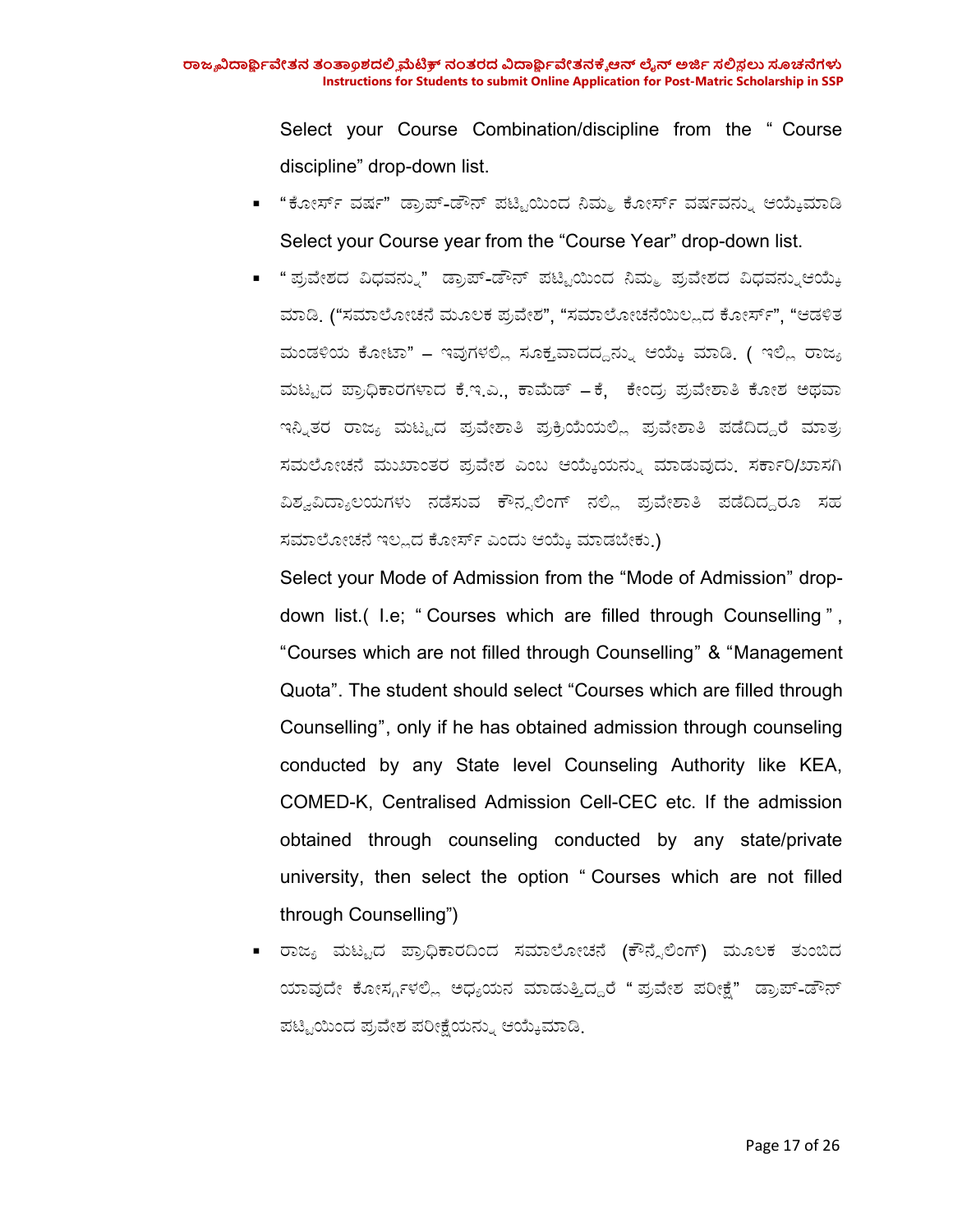Select entrance exam from the "Entrance exam" drop-down list if you are studying in any of the courses which are filled through counselling conducted by any state level authority.

- "ಕೌನ್ಸೆಲಿಂಗ್ ಸಂಖ್ಯೆ" ಇನ್ಪುಟ್ ಕ್ಷೇತ್ರದಲ್ಲಿ ನಿಮ್ಮ ಸೀಟು ಹಂಚಿಕೆ ಸಂಖ್ಯೆಯನ್ನು ನಮೂದಿಸಿ ಮತ್ತು "ಡೇಟಾ ಪಡೆಯಿರಿ" ಬಟನ್ನಲ್ಲಿ ಕ್ಲಿಕ್ ಮಾಡಿ.
- **Enter your seat allotment number in the "Counselling Number" input** field and click on "Get Data" button.
- "ವಿದ್ಯಾರ್ಥಿ ಹೆಸರು", "ಪೋಷಕರ ಹೆಸರು", "ಕೋರ್ಸ್", "ಪ್ರವೇಶ ವರ್ಷ" ಮತ್ತು "ಸೀಟ್ ವಿಧ" ಪ್ರದರ್ಶಿಸಲಾಗುತ್ತದೆ.

"Student Name", "Parent Name", "Course", "Admission year" & "Seat Type" will be displayed.

■ " ವಾರ್ಷಿಕ" ಅಥವಾ " ಸೆಮಿಸ್ಟರ್" ರೇಡಿಯೋ-ಬಟನ್ ಕ್ಲಿಕ್ ಮಾಡುವ ಮೂಲಕ ನಿಮ್ಮ ಹಿಂದಿನ ವರ್ಷದ ಕೋರ್ಸ್ ನ ಪರೀಕ್ಷೆಯ ಪ್ರಕಾರವನ್ನು ಆರಿಸಿ

Select Exam type of your previous year course by clicking on the radio-button "Annual" or "Semester".

■ ಒದಗಿಸಲಾದ ಇನ್ಪುಟ್ ಕ್ಷೇತ್ರಗಳಲ್ಲಿ ನಿಮ್ಮ ಹಿಂದಿನ ವರ್ಷದ ಅಂಕಗಳನ್ನು / ಸಿಜಿಪಿಎ ನಮೂದಿಸಿ.

Enter your previous year marks/CGPA in the input fields provided.

■ ನೀವು ಹಾಸ್ಟೆಲ್ನಲ್ಲಿ ವಾಸಿಸುತ್ತಿದ್ದೀರಾ ಎಂಬುದಕ್ಕೆ "ಹೌದು" ಅಥವಾ "ಇಲ್ಲ" ರೇಡಿಯೋ ಬಟನ್ ಗಳನ್ನು ಕ್ಲಿಕ್ ಮಾಡುವುದರ ಮೂಲಕ ಆಯ್ಕೆಮಾಡಿ. (ಸರ್ಕಾರಿ ಇಲಾಖೆ & ಸರ್ಕಾರಿ/ಖಾಸಗಿ ಕಾಲೇಜು & ವಿಶ್ವವಿದ್ಯಾಲಯಗಳು ನಡೆಸುವ ಸಾಂಸ್ಥಿಕ ವಿದ್ಯಾರ್ಥಿನಿಲಯದಲ್ಲಿ ವಾಸಿಸುತ್ತಿದ್ದರೆ ಮಾತ್ರ ಈ ಹಾಸ್ಟೆಲ್ ನಿರ್ವಹಣಾ ವೆಚ್ಚದ ಮರುಪಾವತಿ ಸೌಲಭ್ಯ ಪಡೆಯಬಹುದು. ಯಾವುದೇ ಪಿ.ಜಿ. ಅಥವಾ ವಿದ್ಯಾಥಿಗಳೇ ಒಟ್ಟಾಗಿ ಒಂದೆಡೆ ಇದ್ದರೆ, ಅವರನ್ನು ವಸತಿನಿಲಯದ ವಿದ್ಯಾರ್ಥಿಗಳು ಎಂದು ಪರಿಗಣಿಸಲಾಗುವುದಿಲ್ಲ). Select whether you are staying in a hostel by clicking on "Yes" or " No " radio buttons. (The student will be eligible to claim hostel maintenance charges only if he/she is staying in any institution type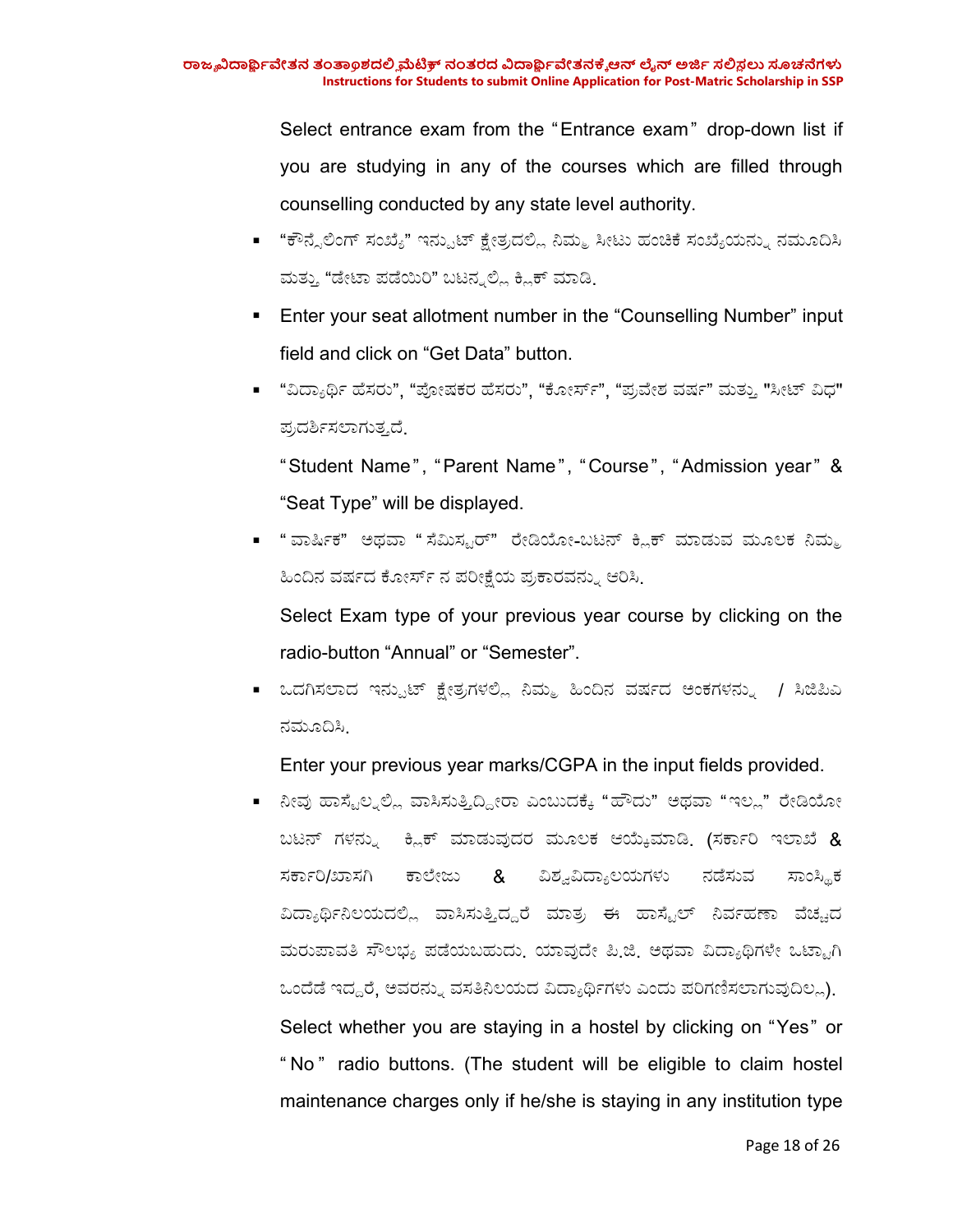of hostels run by the government departments and government & private colleges or universities. If the student is staying in any P.G. accommodation or a group of students staying together, they are not considered as hostellers).

 $\triangleright$  ಹೌದು ಎಂದು ಆಯ್ಕೆ ಮಾಡಿದಾಗ, ನಿಮ್ಮ ವಿವರಗಳನ್ನು - ಅಂದರೆ "ವಿದ್ಯಾರ್ಥಿ ಹೆಸರು", "ಹಾಸ್ಟೆಲ್ ಹೆಸರು" ಮತ್ತು "ಹಾಸ್ಟೆಲ್ ವರ್ಗ" ಪ್ರದರ್ಶಿಸಲಾಗುತ್ತದೆ. If Yes, then your details - "Student Name", "Hostel Name" & "Hostel Category" will be displayed.

<mark>ಗಮನಿಸಿ</mark>: ನೀವು ಯಾವುದೇ ವಿದ್ಯಾರ್ಥಿನಿಲಯದಲ್ಲಿ ನೆಲೆಸಿದ್ದರೆ, ನಿಮ್ಮ ಹಾಸ್ಟೆಲ್ ವಾರ್ಡನ್ರನ್ನು ಸಂಪರ್ಕಿಸಿ ಮತ್ತು ನಿಮ್ಮ ವಿವರಗಳನ್ನು ರಾಜ್ಯ ವಿದ್ಯಾರ್ಥಿವೇತನ ತಂತ್ರಾಂಶದಲ್ಲಿನ - ಏಕೀಕೃತ ವಿದ್ಯಾರ್ಥಿನಿಲಯ ಮಾಹಿತಿ ನಿರ್ವಹಣಾ ಪೋರ್ಟಲ್ನಲ್ಲಿ ದಾಖಲಿಸಿದ್ದಾರೆ ಎಂದು ಖಚಿತಪಡಿಸಿಕೊಳ್ಳಿರಿ. ಇಲ್ಲದಿದ್ದರೆ, ನೀವು ರಾಜ್ಯ ವಿದ್ಯಾರ್ಥಿ ವೇತನ ತಂತ್ರಾಂಶದಲ್ಲಿಅರ್ಜಿ ಸಲ್ಲಿಸುವಿಕೆ ಪ್ರಕ್ರಿಯೆಯನ್ನು ಪೂರ್ಣಗೊಳಿಸಲು ಸಾಧ್ಯವಾಗುವುದಿಲ್ಲ.

Note:If you are staying in any hostel, then you should contact your hostel warden and get your details entered in SSP - Integrated Hostel Management Information System Portal. Otherwise, you will not be able to complete application submission process in SSP.

<mark>ಗಮನಿಸಿ</mark>: ನೀವು 1 ನೇ ವರ್ಷದ ಸ್ನಾತಕೋತ್ತರ ವಿದ್ಯಾರ್ಥಿಯಾಗಿದ್ದರೆ, ನಿಮ್ಮ ಹಿಂದಿನ ವರ್ಷದ ಅರ್ಹತಾ ಕೋರ್ಸ ನ ಫಲಿತಾಂಶದ ವಿವರಗಳನ್ನು ನೀವು ಈ ಕೆಳಗಿನಂತೆ ಸಲ್ಲಿಸಬೇಕು :

**Note:** If you are a 1<sup>st</sup> year PG student, then you should provide the result details of your previous qualifying course as follows:

> ■ "ಹಿಂದಿನ ವರ್ಷದ ಕೋರ್ಸ್" ಡ್ರಾಪ್-ಡೌನ್ ಪಟ್ಟಿಯಿಂದ ನಿಮ್ಮ ಹಿಂದಿನ ವರ್ಷದ ಅರ್ಹತಾ ಕೋರ್ಸ್ ಅನ್ನು ಆಯ್ಕೆ ಮಾಡಿ.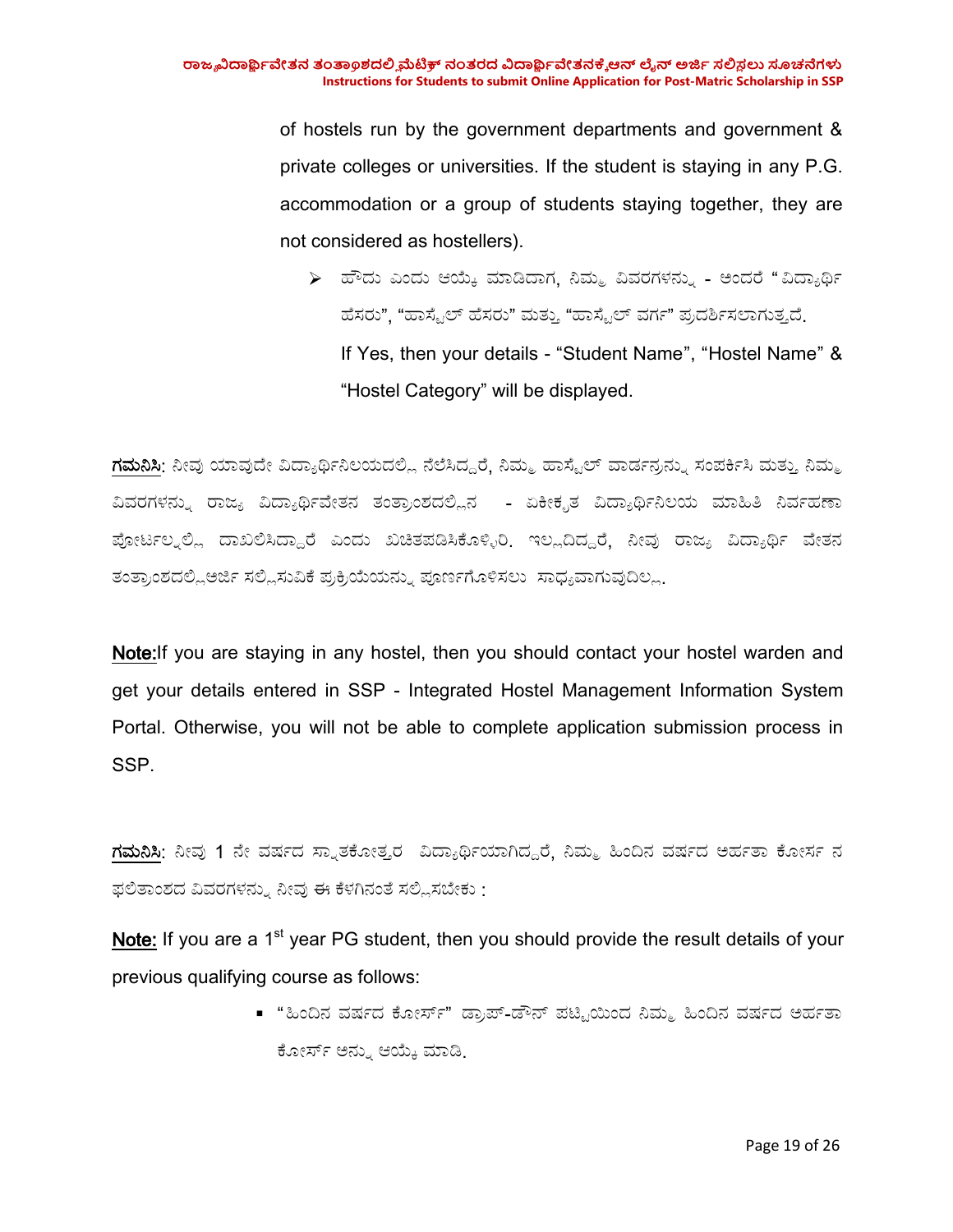Select your previous year qualifying course from the "Previous year course" drop-down list.

■ ಕರ್ನಾಟಕದ ಹೊರಗಿನ ಯಾವುದೇ ವಿಶ್ವವಿದ್ಯಾಲಯಗಳಿಂದ ನಿಮ್ಮ ಹಿಂದಿನ ಅರ್ಹತಾ ಕೋರ್ಸ್ ಅನ್ಸು ನೀವು ಪೂರ್ಣಗೊಳಿಸಿದ್ದೀರಾ ಎಂದು " ಹೌದು" ಅಥವಾ " ಇಲ್ಲ" - ಬಟನ್ ಗಳನ್ನುಆರಿಸುವ ಮೂಲಕ ಆಯ್ಕೆ ಮಾಡಿ

Select whether you have completed your previous qualifying course from any of the Universities outside Karnataka by selecting either "Yes" or "No" radio-buttons.

- $\bullet$  ಹೌದು ಎಂದಾದರೆ, -
	- $\triangleright$  "ಸೆಲೆಕ್ಟ್ ಸ್ಟೇಟ್" ಡ್ರಾಪ್-ಡೌನ್ ಪಟ್ಟಿಯಿಂದ ನೀವು ಅಧ್ಯಯನ ಮಾಡಿದ ರಾಜ್ಯವನ್ನು ಆಯ್ಕೆ ಮಾಡಿ
	- $\triangleright$  "ವಿಶ್ವವಿದ್ಯಾಲಯವನ್ನು ಆಯ್ಕೆ ಮಾಡಿ" ಡ್ರಾಪ್-ಡೌನ್ ಪಟ್ಟಿಯಿಂದ ನಿಮ್ಮ ಹಿಂದಿನ ಅರ್ಹತಾ ಕೋರ್ಸ್ ಅನ್ನು ನೀವು ಪೂರ್ಣಗೊಳಿಸಿದ ವಿಶ್ವವಿದ್ಯಾಲಯವನ್ನು ಆಯ್ಕೆ ಮಾಡಿ.
	- $\triangleright$  "ಕಾಲೇಜು ಆಯ್ಕೆ ಮಾಡಿ" ಡ್ರಾಪ್-ಡೌನ್ ಪಟ್ಟಿಯಿಂದ ನಿಮ್ಮ ಹಿಂದಿನ ಅರ್ಹತಾ ಕೋರ್ಸ್ ಅನ್ನು ನೀವು ಪೂರ್ಣಗೊಳಿಸಿದ ಕಾಲೇಜನ್ನು ಆಯ್ಕೆಮಾಡಿ.
	- $\triangleright$  "ವ್ಯಾಸಂಗ ವರ್ಷ/ಗಳು" ಡ್ರಾಪ್-ಡೌನ್ ಪಟ್ಟಿಯಿಂದ ನೀವು ಆಯ್ಕೆ ಮಾಡಿರುವ ವಿಶ್ವವಿದ್ಯಾಲಯ, ಕಾಲೇಜು ಮತ್ತು ಕೋರ್ಸ್ ನಲ್ಲಿ ನೀವು ಎಷ್ಟು ವರ್ಷಗಳ ಕಾಲ ಅಧ್ಯಯನ ಮಾಡಿರುವಿರೆಂದು ಆಯ್ಕೆ ಮಾಡಿ.
	- $\triangleright$  " ವಾರ್ಷಿಕ" ಅಥವಾ " ಸೆಮಿಸ್ಟರ್" ರೇಡಿಯೋ-ಬಟನ್ ಕ್ಲಿಕ್ ಮಾಡುವ ಮೂಲಕ ಪರೀಕ್ಷೆಯ ಪ್ರಕಾರವನ್ನು ಆಯ್ಕೆ ಮಾಡಿ.
	- $\triangleright$  ಒದಗಿಸಲಾದ ಇನ್ಪುಟ್ ಕ್ಷೇತ್ರದಲ್ಲಿ ನಿಮ್ಮ ಹಿಂದಿನ ವರ್ಷದ ಕೋರ್ಸ್ಗೆ ಸಂಬಂಧಿಸಿದ ಅಧ್ಯಯನ / ವ್ಯಾಸಂಗ ಪ್ರಮಾಣಪತ್ರದ ಇ-ದೃಡೀಕರಣ ಸಂಖ್ಯೆಯನ್ನು ನಮೂದಿಸಿ
	- $\triangleright$  ಒದಗಿಸಲಾದ ಇನ್ಪುಟ್ ಕ್ಷೇತ್ರದಲ್ಲಿ ನಿಮ್ಮ ಹಿಂದಿನ ವರ್ಷದ ಅರ್ಹತಾ ಕೋರ್ಸ್ಗೆ ಸಂಬಂಧಿಸಿದ ಎಲ್ಲಾ ಕೋರ್ಸ್ ವರ್ಷಗಳ ಅಂಕಪಟ್ಟಿಗಳ ಇ-ದೃಡೀಕರಣ ಸಂಖ್ಯೆಗಳನ್ನು ನಮೂದಿಸಿ<sub>.</sub> (ಉದಾ: ನೀವು ಆಯ್ಕೆ ಮಾಡಿರುವ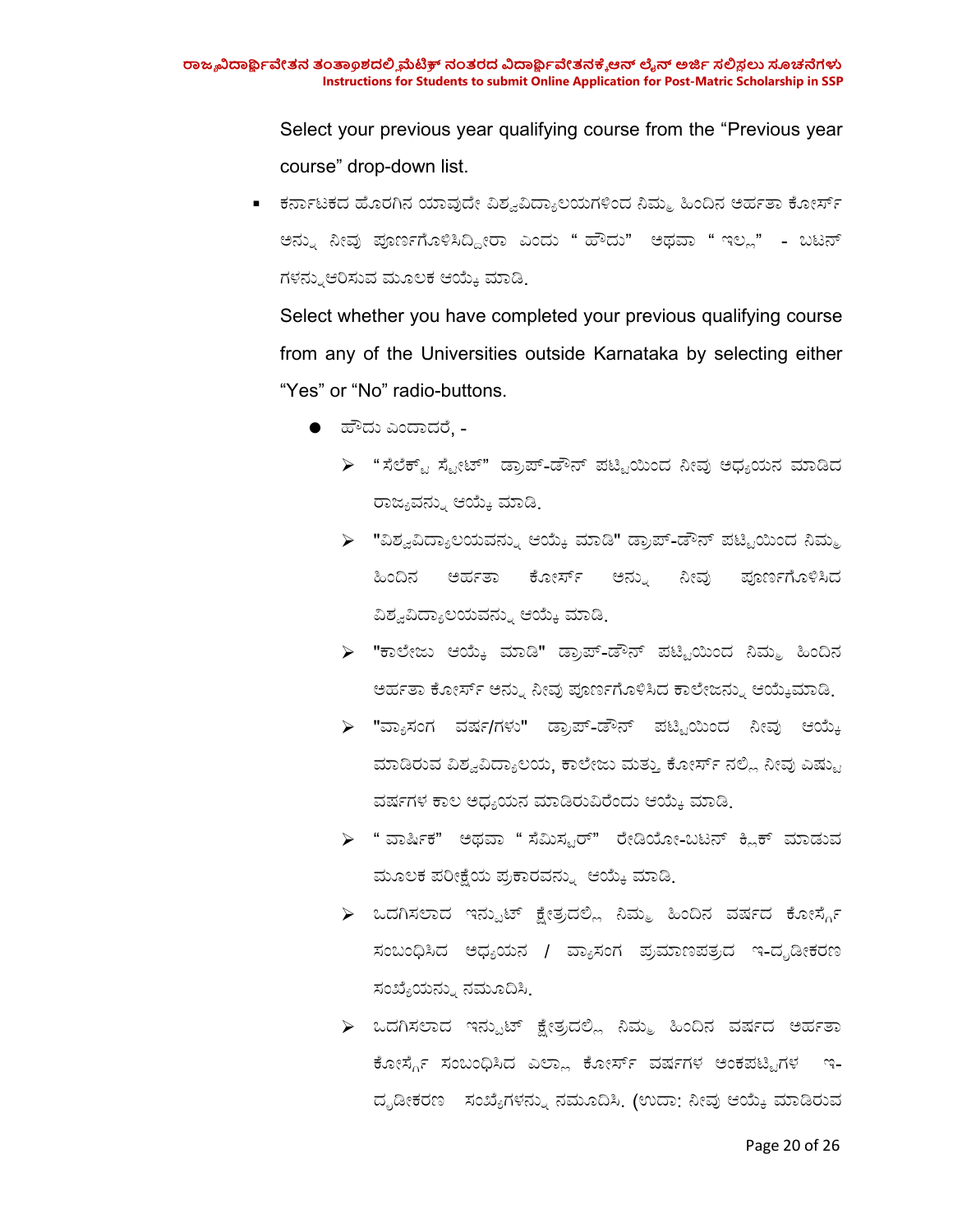ವಿಶ್ವವಿದ್ಯಾಲಯ, ಕಾಲೇಜು ಹಾಗೂ ಕೋರ್ಸ್ ನಲ್ಲಿ ನೀವು 2 ವರ್ಷಗಳ ಕಾಲ ವ್ಯಾಸಂಗ ಮಾಡಿರುವಿರೆಂದು ನಮೂದಿಸಿದ್ದು. "ವಾರ್ಷಿಕ" ಪರೀಕ್ಷಾ ಪ್ರಕಾರವನ್ನು ಆಯ್ಕೆ ಮಾಡಿದ್ದಲ್ಲಿ, ನೀವು 2 ಅಂಕಪಟ್ಟಿ ಇ-ಧೃಡೀಕರಣ ಸಂಖ್ಯೆಗಳನ್ನು ನಮೂದಿಸಬೇಕು. ಒಂದು ವೇಳೆ "ಸೆಮಿಸ್ಟರ್" ಪರೀಕ್ಷಾ ಪ್ರಕಾರವನ್ನು ಆಯ್ಕೆ ಮಾಡಿದ್ದಲ್ಲಿ, ನೀವು 4 ಅಂಕಪಟ್ಟಿ ಇ-ಧೃಡೀಕರಣ ಸಂಖ್ಯೆಗಳನ್ನು ನಮ್ಮೋದಿಸಬೇಕು.)

### If Yes, then -

- $\triangleright$  Select the State where you had studied from the "Select" State" drop-down list.
- $\triangleright$  Select the University from where you had completed your previous qualifying course from the " Select University" drop-down list.
- $\triangleright$  Select the College from where you had completed your previous qualifying course from the " Select College " drop-down list.
- $\triangleright$  Select the No. of years you have studied in the selected university, college & course from the " Select No. of Years of Study" drop-down list.
- $\triangleright$  Select Exam type by clicking on the radio-button "Annual" or "Semester".
- $\triangleright$  Enter e-Attestation ID of the Study/Bonafide certificate pertaining to your previous year course in the input field provided.
- Enter e-Attestation IDs of the Marks Sheet/Promotion Certificate of all the course years pertaining to your previous year qualifying course in the input field provided.(For ex: If you have entered that you have studied for 2 years in the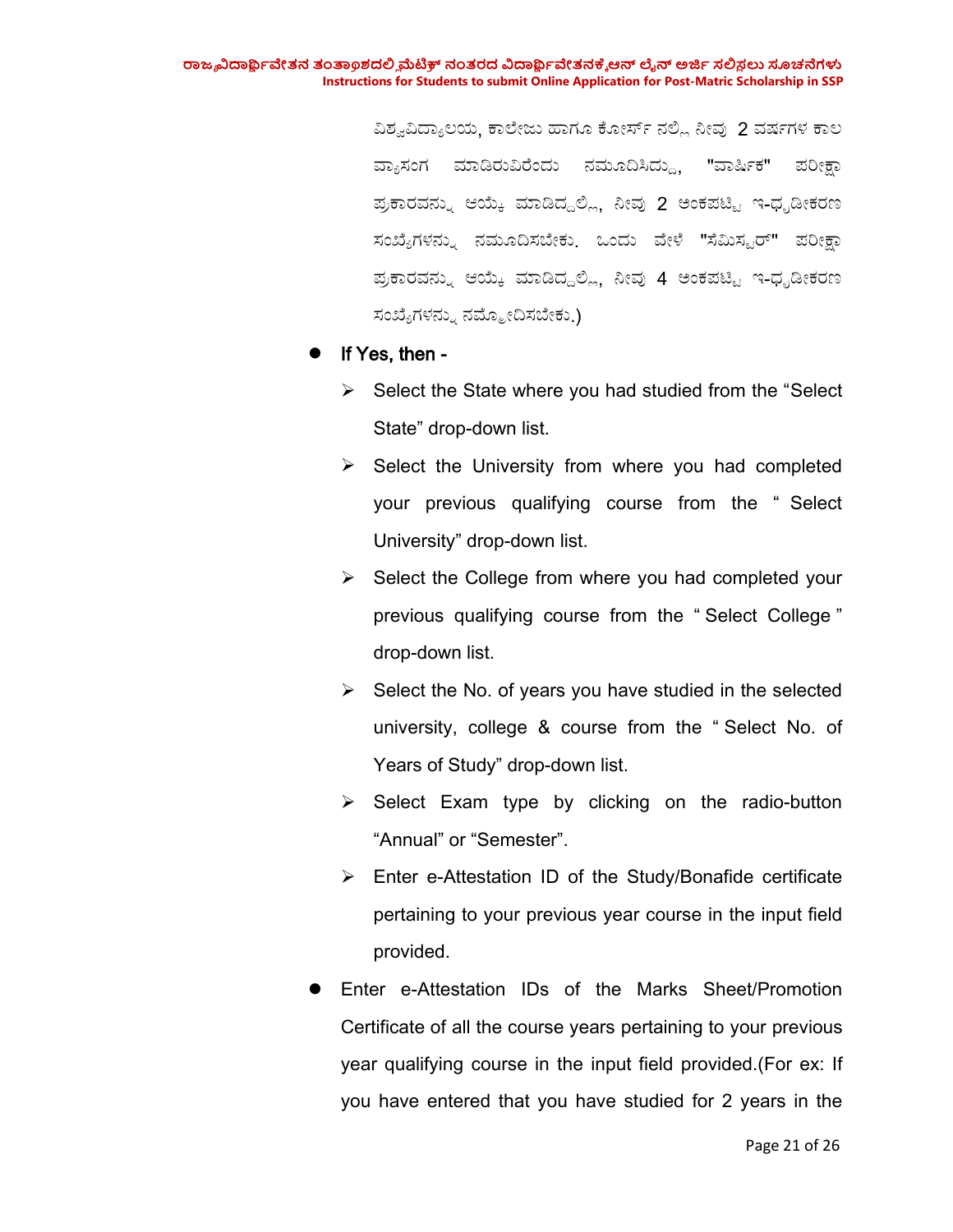selected university, college & course, then you should enter 2 Marks card e-Attestation Ids for Annual exam type & 4 Marks card e-Attestation IDs for Semester exam type.)

- $\bullet$  ಇಲ್ಲ ಎಂದಾದರೆ -
	- ➢ "ವಿಶ್ವವಿದ್ಯಾಲಯ ಆಯ್ಕೆ ಮಾಡಿ" ಡ್ರಾಪ್-ಡೌನ್ ಪಟ್ಟಿಯಿಂದ ನೀವು ಹಿಂದಿನ ವರ್ಷದ ಕೋರ್ಸ್ ಅನ್ನು ಪೂರ್ಣಗೊಳಿಸಿರುವ ಕರ್ನಾಟಕದ ವಿಶ್ವವಿದ್ಯಾಲಯವನ್ನು ಆಯ್ಕೆ ಮಾಡಿ.
	- ➢ "ಕಾಲೇಜು ಆಯ್ಕೆ ಮಾಡಿ" ಡ್ರಾಪ್-ಡೌನ್ ಪಟ್ಟಿಯಿಂದ ನೀವು ನಿಮ್ಮ ಹಿಂದಿನ ವರ್ಷದ ಕೋರ್ಸ್ ಅನ್ನು ಪೂರ್ಣಗೊಳಿಸಿದ ಕಾಲೇಜನ್ನು ಆಯ್ಕೆ ಮಾಡಿ.
	- $\triangleright$  ಒದಗಿಸಲಾದ ಇನ್ಪುಟ್ ಕ್ಷೇತ್ರದಲ್ಲಿ ವಿಶ್ವವಿದ್ಯಾಲಯ ನೋಂದಣಿ ಸಂಖ್ಯೆಯನ್ನು (ನೀವು ಹಿಂದಿನ ವರ್ಷದ ಅರ್ಹತಾ ಕೋರ್ಸ್ ಅನ್ನು ಪೂರ್ಣಗೊಳಿಸದ ವಿಶ್ವವಿದ್ಯಾಲಯ) ನಮೂದಿಸಿ.
	- $\triangleright$  "ಉಳಿಸಿ ಮಾತು ಮುಂದುವರೆಯಿರಿ" ಬಟನ್ ಅನ್ನು ಕ್ಲಿಕ್ ಮಾಡಿ.
- If No, then
	- $\triangleright$  Select the University which is located in Karnataka from where you had completed your previous year course from "Select University" drop-down list.
	- $\triangleright$  Select College from where you had completed your previous year course from "Select College" drop-down list.
	- $\triangleright$  Enter University Registration Number(of the University from where you had completed your previous qualifying course) in the input field provided.
	- $\triangleright$  Click on Save & Proceed button.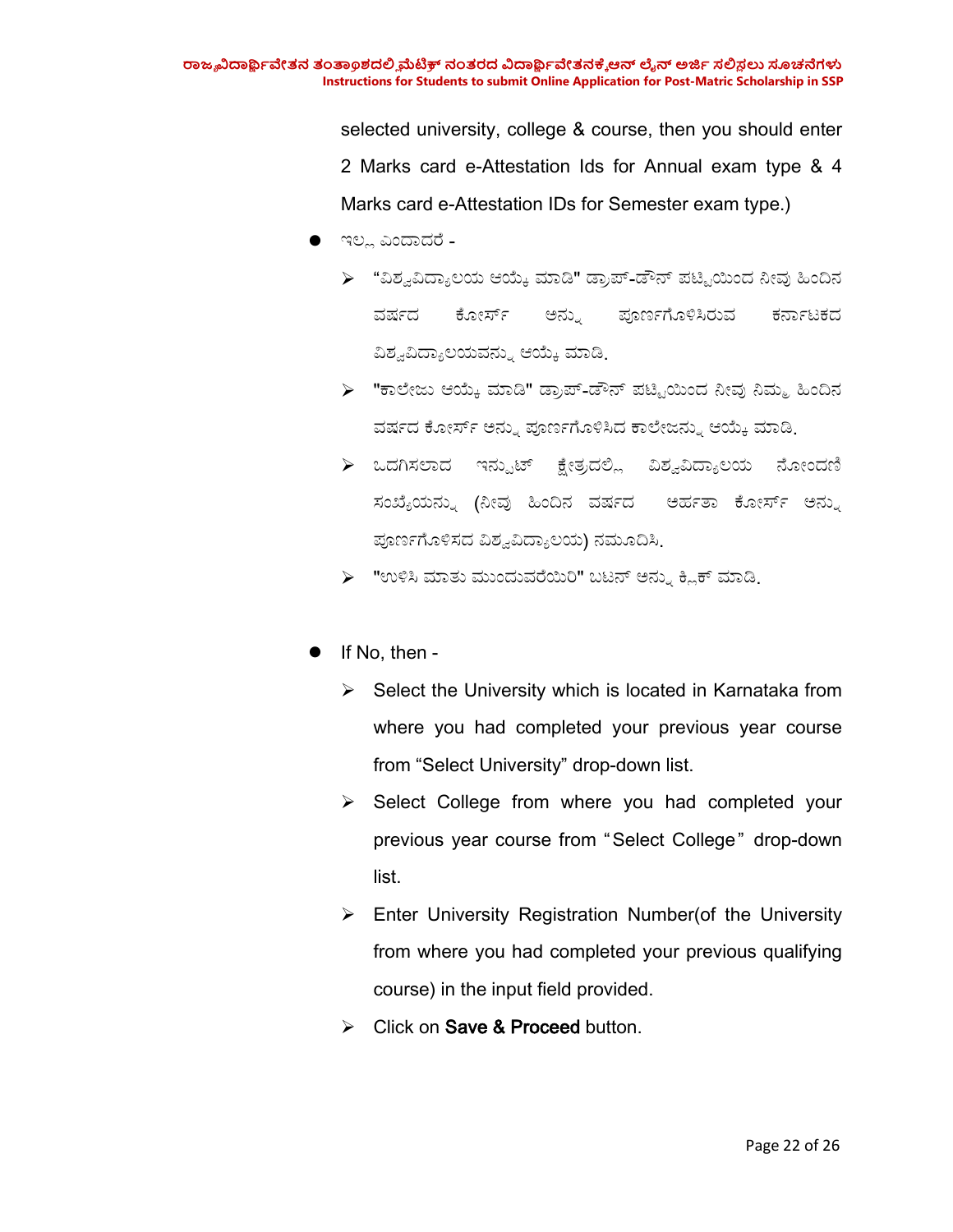Note:

1. 1<sup>st</sup> year PG Students who have completed their previous year qualifying course from any University which is located outside the state of Karnataka should upload their documents such as Study/Bonafide Certificate, Fee Receipt, Marks sheet/Promotion Certificate in e-Attestation Portal and get it e-attested by the concerned district social welfare officers before applying for Scholarship in SSP.

(<https://eattestation.postmatric.karnataka.gov.in>)

ಕರ್ನಾಟಕ ರಾಜ್ಯದ ಹೊರಗಡೆ ಇರುವ ಯಾವುದೇ ವಿಶ್ವವಿದ್ಯಾಲಯದಿಂದ ತಮ್ಮ ಹಿಂದಿನ ವರ್ಷದ ಅರ್ಹತಾ ಕೋರ್ಸ್ ಅನ್ನು ಪೂರ್ಣಗೊಳಿಸಿದ 1 ನೇ ವರ್ಷದ ಪಿಜಿ ವಿದ್ಯಾರ್ಥಿಗಳು ತಮ್ಮ ದಾಖಲೆಗಳಾದ ವ್ಯಾಸಂಗ ಪ್ರಮಾಣಪತ್ರ, ಶುಲ್ಕ ರಶೀದಿ, ಅಂಕಪಟ್ಟಿಗಳನ್ನು ಇ-ಧೃಡೀಕರಣ ಪೋರ್ಟಲ್ ನಲ್ಲಿ ಅಪ್ಲೋಡ್ ಮಾಡಿ ಸಂಬಂಧಿಸಿದ ಜಿಲ್ಲಾ ಸಮಾಜ ಕಲ್ಯಾಣ ಅಧಿಕಾರಿಯಿಂದ ಸದರಿ ದಾಖಲೆಗಳನ್ನು ಇ-ಧೃಡೀಕರಿಸಿಕೊಂಡು ನಂತರ ರಾಜ್ಯ ವಿದ್ಯಾರ್ಥಿವೇತನ ತಂತ್ರಾಂಶದಲ್ಲಿ ಇ-ಧೃಡೀಕರಣ ಸಂಖ್ಯೆಗಳನ್ನು ಸಲ್ಲಿಸಬೇಕು.

2. Students studying in Engineering/Polytechnic Courses and are kin of Defence Personnel should upload Defence Personnel Service Certificate in e-Attestation Portal and get it e-attested by the College authorities before applying for Scholarship in SSP. ಎಂಜಿನಿಯರಿಂಗ್/ಪಾಲಿಟೆಕ್ನಿಕ್ ಕೋರ್ಸ್ ಗಳಲ್ಲಿ ವ್ಯಾಸಂಗ ಮಾಡುತ್ತಿರುವ ವಿದ್ಯಾರ್ಥಿಗಳು ರಕ್ಷಣಾ ಸಿಬ್ಬಂದಿಯ ಮಕ್ಕಳಾಗಿದ್ದಲ್ಲಿ. ಎಸ್.ಎಸ್.ಪಿ ತಂತ್ರಾಂಶದಲ್ಲಿ ವಿದ್ಯಾರ್ಥಿವೇತನಕ್ಕೆ ಅರ್ಜಿ ಸಲ್ಲಿಸುವ ಮೊದಲು ರಕ್ಷಣಾ ಸಿಬ್ಬಂದಿಯ ಸೇವಾ ಪ್ರಮಾಣ ಪತ್ರವನ್ನುಇ-ದೃಢೀಕರಣ ಪೋರ್ಟಲ್ನಲ್ಲಿ ಅಪ್ಲೋಡ್ ಮಾಡಿ ಅದನ್ನು ತಮ್ಮ ಕಾಲೇಜಿನ ಇ-ದೃಢೀಕರಣ ಅಧಿಕಾರಿಯಿಂದ ದೃಢೀಕರಿಸಿಕೊಳ್ಳಬೇಕು.

3. Students belonging to SC & ST categories, studying in Engineering/Polytechnic Courses not a kin of Defence Personnel and whose parents' income is more than 2.5 lakhs & less than 10 lakhs should upload their parents' salary certificate in e-Attestation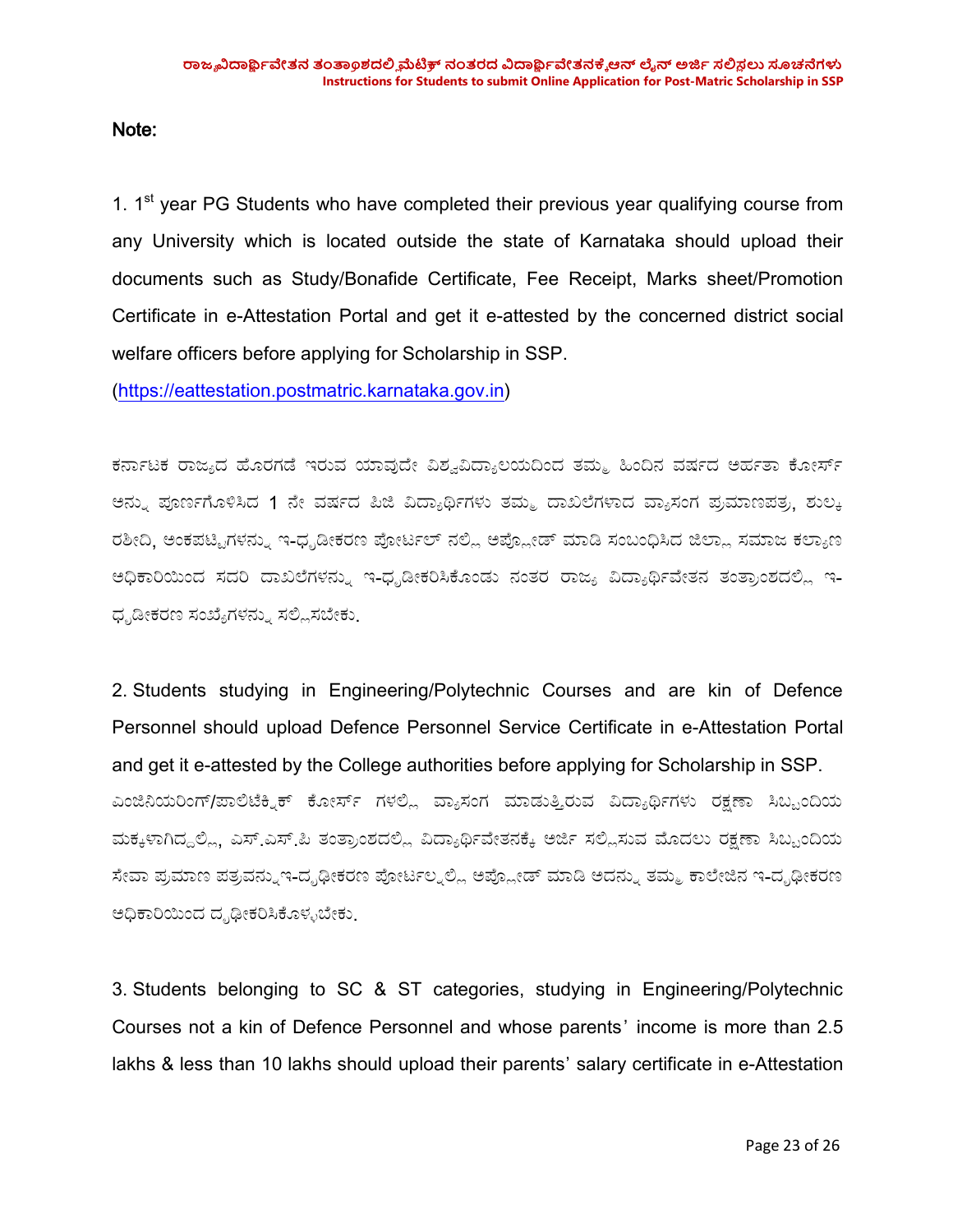Portal and get it e-attested by the college authorities before applying for Scholarship in SSP.

ಪರಿಶಿಷ್ಟ ಜಾತಿ ಹಾಗೂ ಪರಿಶಿಷ್ಟ ಪಂಗಡಕ್ಕೆ ಸೇರಿದ ವಿದ್ಯಾರ್ಥಿಗಳು ಎಂಜಿನಿಯರಿಂಗ್/ಪಾಲಿಟೆಕ್ಸಿಕ್ ಕೋರ್ಸ್ ಗಳಲ್ಲಿ ವ್ಯಾಸಂಗ ಮಾಡುತ್ತಿದ್ದು, ರಕ್ಷಣಾ ಸಿಬ್ಬಂದಿಯ ಮಕ್ಕಳಾಗಿಲ್ಲದೇ ಇದ್ದು ಮತ್ತು ಪೋಷಕರ ಆದಾಯವು 2.5 ಲಕ್ಷಕ್ಕಿಂತಹೆಚ್ಚುಮತ್ತು 10 ಲಕ್ಷಕ್ಕಿಂತ ಕಡಿಮೆ ಇದ್ದಲ್ಲಿ, ಅಂತಹ ವಿದ್ಯಾರ್ಥಿಗಳು ಎಸ್.ಎಸ್.ಪಿ ತಂತ್ರಾಂಶದಲ್ಲಿ ವಿದ್ಯಾರ್ಥಿವೇತನಕ್ಕೆ ಅರ್ಜಿ ಸಲ್ಲಿಸುವ ಮೊದಲು ತಮ್ಮ ಪೋಷಕರ ವೇತನ ಪ್ರಮಾಣಪತ್ರವನ್ನುಇ-ದೃಢೀಕರಣ ಪೋರ್ಟಲ್ನಲ್ಲಿ ಅಪ್ಲೋಡ್ ಮಾಡಿ ಅದನ್ನು ತಮ್ಮ ಕಾಲೇಜಿನ ಇ-ದೃಢೀಕರಣ ಅಧಿಕಾರಿಯಿಂದ ದೃಢೀಕರಿಸಿಕೊಳ್ಳಬೇಕು.

4. Students studying in PG Medical/AYUSH/Dental courses should upload Stipend Certificate cum Non-Practicing certificatein e-Attestation Portal and get it e-attested by the college authorities before applying for Scholarship in SSP.

ಪಿಜಿ ಮೆಡಿಕಲ್ / ಆಯುಷ್ / ಡೆಂಟಲ್ ಕೋರ್ಸ್ಗಳಲ್ಲಿ ವ್ಯಾಸಂಗ ಮಾಡುತ್ತಿರುವ ವಿದ್ಯಾರ್ಥಿಗಳು ಸ್ಟೈಪೆಂಡ್ ಸರ್ಟಿಫಿಕೇಟ್ ಕಮ್ ನಾನ್-ಪ್ರಾಕ್ಟಿಸಿಂಗ್ ಪ್ರಮಾಣಪತ್ರವನ್ನು ಇ-ಧೃಡೀಕರಣ ಪೋರ್ಟಲ್ ನಲ್ಲಿ ಅಪ್ಲೋಡ್ ಮಾಡಿ ಸಂಬಂಧಿಸಿದ ಕಾಲೇಜಿನ ಇ-ಧೃಡೀಕರಣ ಅಧಿಕಾರಿಯಿಂದ ಸದರಿ ದಾಖಲೆಯನ್ನು ಇ-ಧೃಡೀಕರಿಸಿಕೊಂಡು ನಂತರ ರಾಜ್ಯ ವಿದ್ಯಾರ್ಥಿವೇತನ ತಂತ್ರಾಂಶದಲ್ಲಿ ಇ-ಧೃಡೀಕರಣ ಸಂಖ್ಯೆಗಳನ್ನು ಸಲ್ಲಿಸಬೇಕು.

5. Students who have passed 10<sup>th</sup> standard from other State board should upload their 10<sup>TH</sup> standard marks card in e-Attestation Portal and get it e-attested by the concerned district social welfare officers before applying for Scholarship in SSP.

ಇತರೆ ರಾಜ್ಯ ಪರೀಕ್ಷಾ ಮಂಡಳಿಯಿಂದ 10 ನೇ ತರಗತಿಯನ್ನು ಉತ್ತೀರ್ಣರಾದ ವಿದ್ಯಾರ್ಥಿಗಳು ತಮ್ಮ 10 ನೇ ತರಗತಿಯ ಅಂಕಪಟ್ಟಿಯನ್ನು ಇ-ಅಟೆಸ್ಟೇಷನ್ ಪೋರ್ಟಲ್ನಲ್ಲಿ ಅಪ್ಲೋಡ್ ಮಾಡಬೇಕು ಮತ್ತು ಎಸ್.ಎಸ್.ಪಿಯಲ್ಲಿ ವಿದ್ಯಾರ್ಥಿವೇತನಕ್ಕೆ ಅರ್ಜಿ ಸಲ್ಲಿಸುವ ಮೊದಲು ಅದನ್ನು ಸಂಬಂಧಪಟ್ಟ ಜಿಲ್ಲಾ ಸಮಾಜ ಕಲ್ಯಾಣ ಅಧಿಕಾರಿಗಳು ಇ-ದೃಡೀಕರಿಸಿಕೊಳ್ಳಬೇಕು.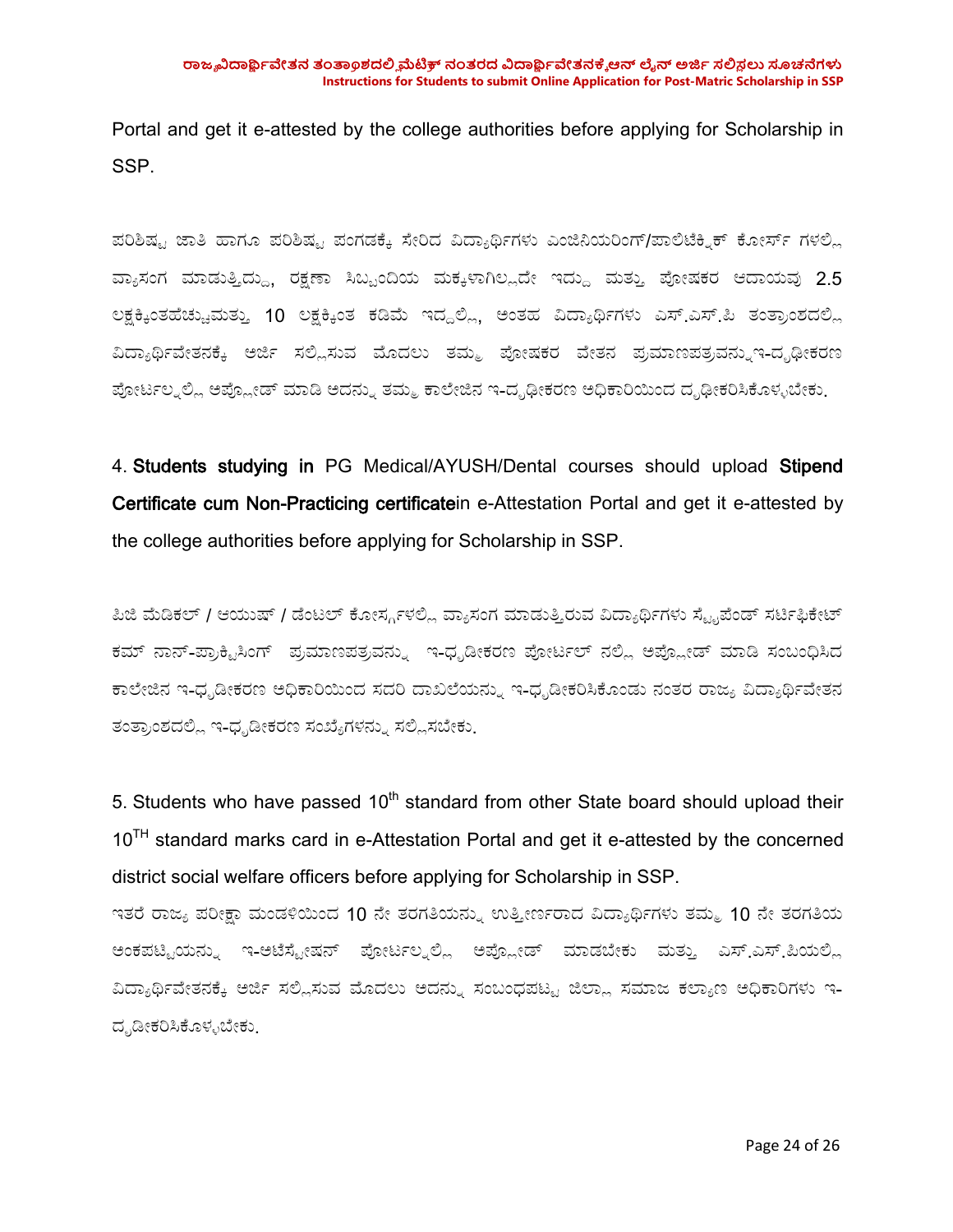6. Students who had passed SSLCbefore 2004should upload their SSLC marks card in e-Attestation Portal and get it e-attested by the concerned district social welfare officers before applying for Scholarship in SSP.

2004 ನೇ ಇಸವಿಗೂ ಮೊದಲು ಎಸ್.ಎಸ್.ಎಲ್.ಸಿ ಪರೀಕ್ಷೆಯಲ್ಲಿ ಉತ್ತೀರ್ಣರಾದ ವಿದ್ಯಾರ್ಥಿಗಳು ತಮ್ಮ ಎಸ್.ಎಸ್.ಎಲ್.ಸಿ ಅಂಕಪಟ್ಟಿಯನ್ನು ಇ-ಅಟೆಸ್ಟೇಷನ್ ಪೋರ್ಟಲ್ನಲ್ಲಿ ಅಪ್ಲೋಡ್ ಮಾಡಬೇಕು ಮತ್ತು ಎಸ್.ಎಸ್.ಪಿಯಲ್ಲಿ ವಿದ್ಯಾರ್ಥಿವೇತನಕ್ಕೆ ಅರ್ಜಿ ಸಲ್ಲಿಸುವ ಮೊದಲು ಅದನ್ನು ಸಂಬಂಧಪಟ್ಟ ಜಿಲ್ಲಾ ಸಮಾಜ ಕಲ್ಯಾಣ ಅಧಿಕಾರಿಗಳು ಇ- ದೃಡೀಕರಿಸಿಕೊಳ್ಳಬೇಕು.

7. Students who are studying in states other than that of Karnataka should upload their documents such as Study/Bonafide Certificate, Fee Receipt, Marks sheet/Promotion Certificate in e-Attestation Portal and get it e-attested by the concerned district social welfare officers before applying for Scholarship in SSP.

ಇತರೆ ರಾಜ್ಯಗಳಲ್ಲಿ ವ್ಯಾಸಂಗ ಮಾಡುತ್ತಿರುವ ವಿದ್ಯಾರ್ಥಿಗಳು ತಮ್ಮ ದಾಖಲೆಗಳಾದ ವ್ಯಾಸಂಗ ಪ್ರಮಾಣಪತ್ರ, ಶುಲ್ಕ ರಶೀದಿ, ಅಂಕಪಟ್ಟಿ ಗಳನ್ನು ಇ-ಧೃಡೀಕರಣ ಪೋರ್ಟಲ್ ನಲ್ಲಿ ಅಪ್ಲೋಡ್ ಮಾಡಿ ಸಂಬಂಧಿಸಿದ ಜಿಲ್ಲಾ ಸಮಾಜ ಕಲ್ಯಾಣ ಅಧಿಕಾರಿಯಿಂದ ಸದರಿ ದಾಖಲೆಗಳನ್ನು ಇ-ಧೃಡೀಕರಿಸಿಕೊಂಡು ನಂತರ ರಾಜ್ಯ ವಿದ್ಯಾರ್ಥಿವೇತನ ತಂತ್ರಾಂಶದಲ್ಲಿ ಇ-ಧೃಡೀಕರಣ ಸಂಖ್ಯೆಗಳನ್ನು ಸಲ್ಲಿಸಬೇಕು.

8. Students who are studying in Stand alone institutes should upload their documents such as Study/Bonafide Certificate, Fee Receipt, Marks sheet/Promotion Certificate in e-Attestation Portal and get it e-attested by the concerned district social welfare officers before applying for Scholarship in SSP.

ಸ್ಟ್ಯಾಂಡ್ ಅಲೋನ್ ಸಂಸ್ಥೆಗಳಲ್ಲಿ ವ್ಯಾಸಂಗ ಮಾಡುತ್ತಿರುವ ವಿದ್ಯಾರ್ಥಿಗಳು ತಮ್ಮ ದಾಖಲೆಗಳಾದ ವ್ಯಾಸಂಗ ಪ್ರಮಾಣಪತ್ರ, ಶುಲ್ಕ ರಶೀದಿ, ಅಂಕಪಟ್ಟಿ ಗಳನ್ನು ಇ-ಧೃಡೀಕರಣ ಪೋರ್ಟಲ್ ನಲ್ಲಿ ಅಪ್ಲೋಡ್ ಮಾಡಿ ಸಂಬಂಧಿಸಿದ ಜಿಲ್ಲಾ ಸಮಾಜ ಕಲ್ಯಾಣ ಅಧಿಕಾರಿಯಿಂದ ಸದರಿ ದಾಖಲೆಗಳನ್ನು ಇ-ಧೃಡೀಕರಿಸಿಕೊಂಡು ನಂತರ ರಾಜ್ಯ ವಿದ್ಯಾರ್ಥಿವೇತನ ತಂತ್ರಾಂಶದಲ್ಲಿ ಇ-ಧೃಡೀಕರಣ ಸಂಖ್ಯೆಗಳನ್ನು ಸಲ್ಲಿಸಬೇಕು.